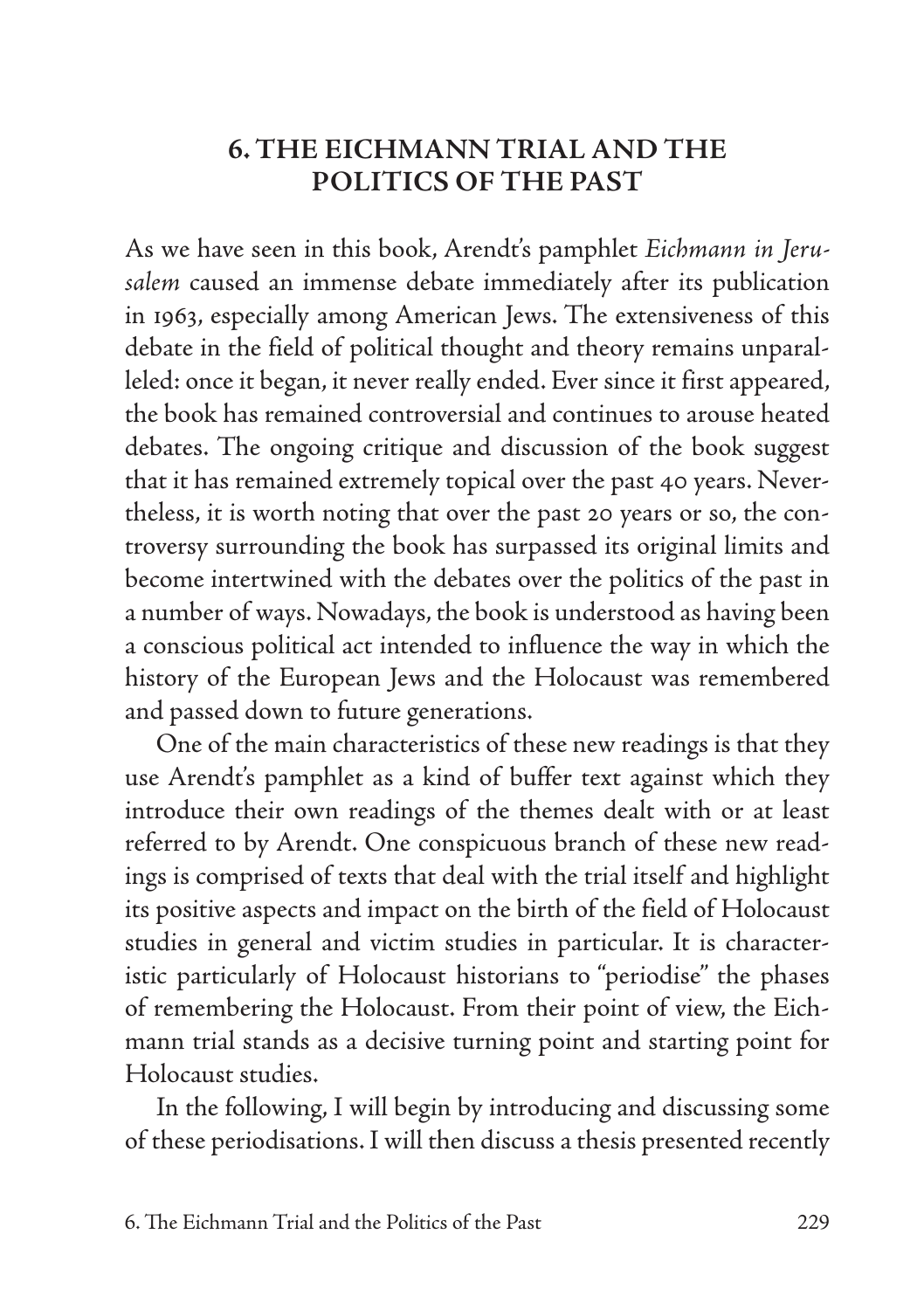according to which Arendt's interpretation of Eichmann has cast a dark shadow over all attempts in the past decades to carry out historical research on Eichmann and his trial. I will then take up a few new readings of the trial in which Arendt's book is used as a buffer text. Finally, I will critically assess these readings and argue that more often than not they refuse to understand Arendt's interpretation correctly.

I will argue that over the past 20 years or so, Arendt's book has been included in the debate surrounding the singularity of the Holocaust. Recent approaches to *Eichmann in Jerusalem* become comprehensible in this context. Many recent critics of the book have accused it in one way or another of working against the thesis of the singularity of the Holocaust. As we will see, this accusation is most often made in the context of victim studies. In this context, it has been argued that Arendt ignored the standpoint of victims and failed to comprehend the significance of the victims' testimony and memories for the field of Holocaust studies and our understanding of this extreme phenomenon.

I suggest that *Eichmann in Jerusalem* should be understood as one of the very first attempts to read the Holocaust politically, which is why it continues to be refuted to this day. More recent critics of the book have continued to reject Arendt's suggestion that the Holocaust be read politically because doing so would require that they stop viewing the Jews as innocent victims of an awful fate and start approaching them as active contributors to their own history. In other words, Arendt's book is still refuted because it goes against the prevailing trend in the field of victim studies of blurring the Jews' own partial responsibility for their political fate. In addition, a political reading of the Holocaust would require scholars to begin to take Arendt's ironies, with which I dealt in Chapter Five, seriously. Her ironies must be taken seriously as they often mark the points at which the political aspects of the context of the Holocaust emerge.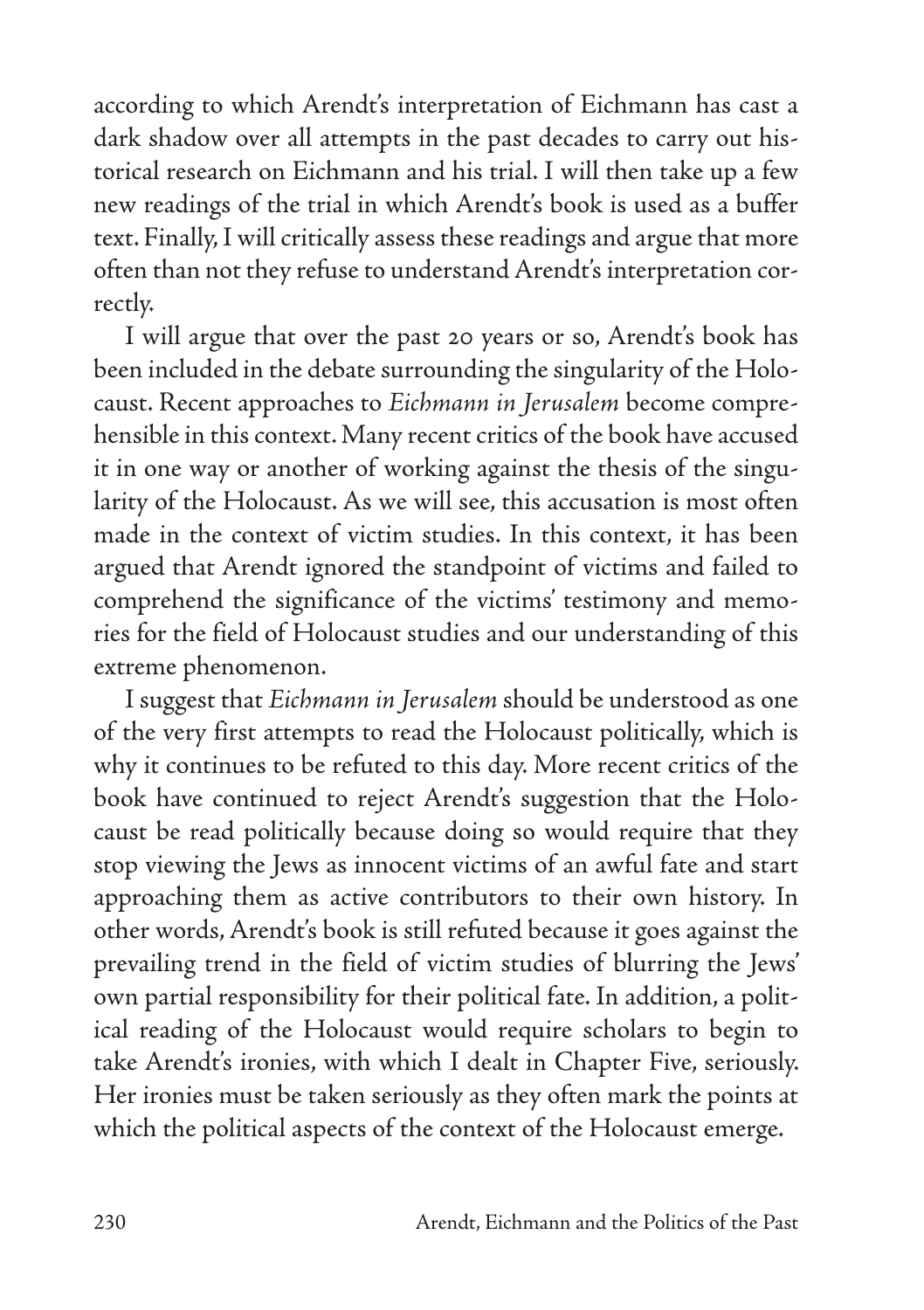## **6.1. The Eichmann Trial as a Turning Point**

It is a well-known fact that there has been a significant increase in interest in the Holocaust over the past two or three decades. This is not only reflected in the amount of academic research dealing with the Holocaust but also in the amount and diversity of cultural products related to it, ranging from memoirs and biographies to films, exhibitions, and monuments. According to a number of historians and other scholars, it is now possible to organise the changes in the ways in which the Holocaust is remembered into various phases or periods. In this sense, these scholars argue that the Eichmann trial marked a decisive shift in remembering the destruction of European Jews in two ways. First, it marked the end of the postwar period of forgetting, repression, and silence. Second, the novelty of the trial was that attention was shifted from the perpetrators to the victims (see e.g. Segev 1991/1993; Wieviorka 1998; Felman 2000; Traverso 2004; Cesarani 2004; Bilsky 2004). In the following, I will discuss the approaches used by historians and other scholars who see the Eichmann trial as marking a decisive turning point in the reception of the Holocaust.

Enzo Traverso argues that, generally speaking, over the course of the 1940s and 1950s, the genocide of the Jews occupied a marginal role in every aspect of European life and politics. In Nuremberg, for example, special emphasis was not placed on the singularity of the Holocaust, but, rather, the destruction of the Jews was seen as one of many war crimes and crimes against humanity committed by the Nazis. As to everyday life, in the immediate aftermath of the war, people were much more preoccupied with reconstruction and rebuilding their lives than they were with mourning the Jews or other victims of the Nazi regime (Traverso 2004, 228–229; cf. Wieviorka 1998, 64, 68–69).

Then, in the 1960s, there was a distinct shift towards the dawning of the era of the witness. Anette Wieviorka (1998), who introduced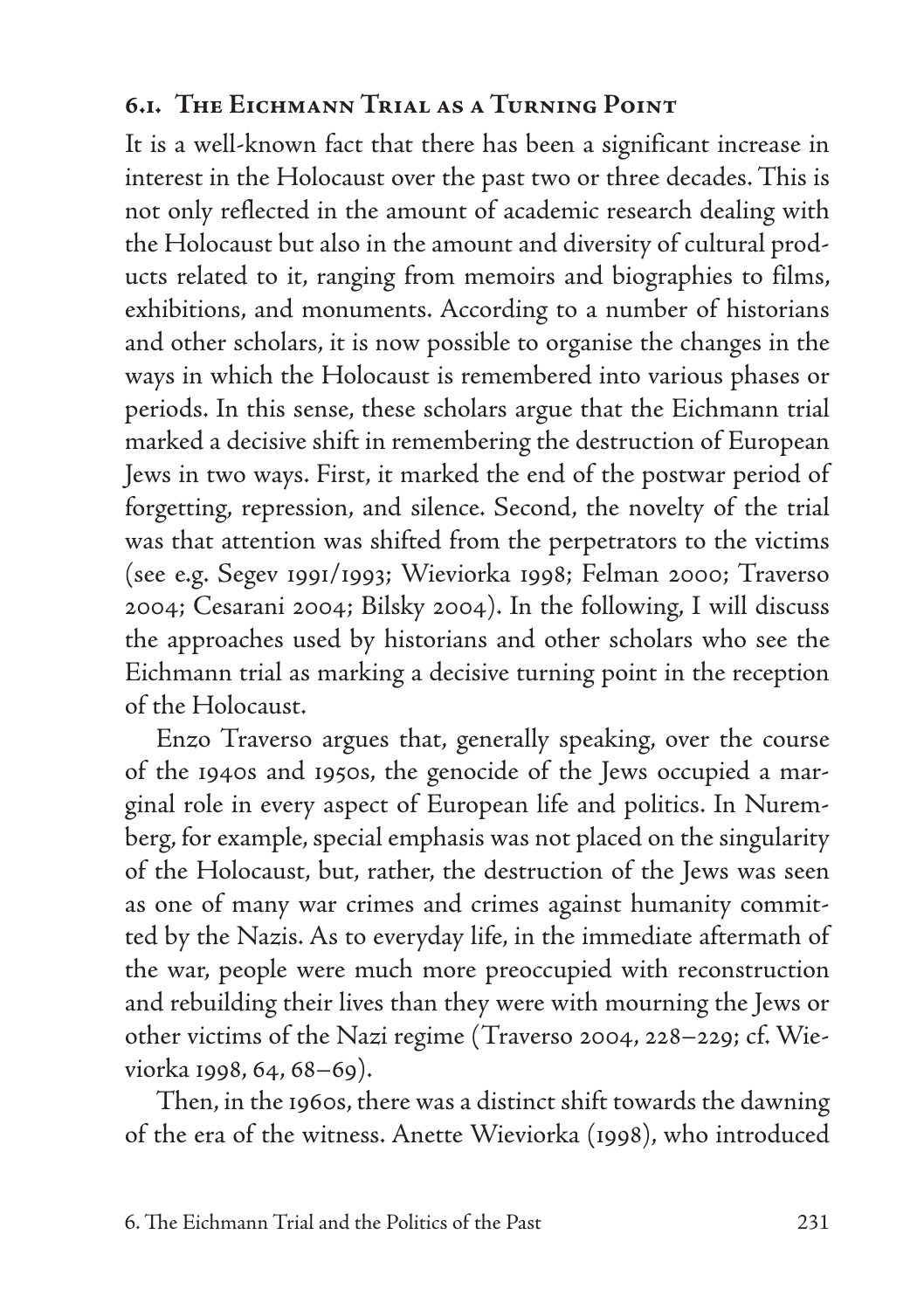this term, argues that the witnesses to the Holocaust had been put on a pedestal and celebrated as the bearers of virtue and wisdom. More often than not these witnesses are identified with the figure of the victim. Holocaust survivors have become living icons. Peter Novick (1999, 201) has even argued that the memory of the Shoah has been sanctified and has become a kind of civil religion of the West, while Arno J. Mayer (1988) has talked about the existence of a memory cult.

Traverso asks how this impressive difference between the indifference of yesterday and the sensibility of today can be explained. He points to several elements which form the basis for an explanation. First, he argues that antisemitism still belonged to the mental *habitus* of European countries after the war. The Shoah did lead to the delegitimation of antisemitism, although it did not happen all at once. In addition, in the context of general catastrophe and destruction, the singularity of the Holocaust was not emphasised. The immensity of the Final Solution was not easily conceivable in the general context of a war that produced 50 million dead and a continent in ruins (Traverso 2004, 230).

Second, the prevailing culture of antifascism focused attention on resistance tending to heighten it to mythical dimensions. The myth of a heroic national fight and resistance refused to question why the resistance movements had not tried to sabotage the mass deportations. The survivors themselves often preferred to concentrate on reintegrating themselves into national communities as ordinary citizens, leaving their individual fates in the background (Traverso 2004, 230).

Third, a few years after the end of the war, the international context was altered by the outbreak of the Cold War, which shifted the existing political balance and modified the means of elaborating the past. Germany ceased to be viewed as an heir and successor of Nazism and became an important member of both NATO and the EEC. The theory of totalitarianism, which was based on the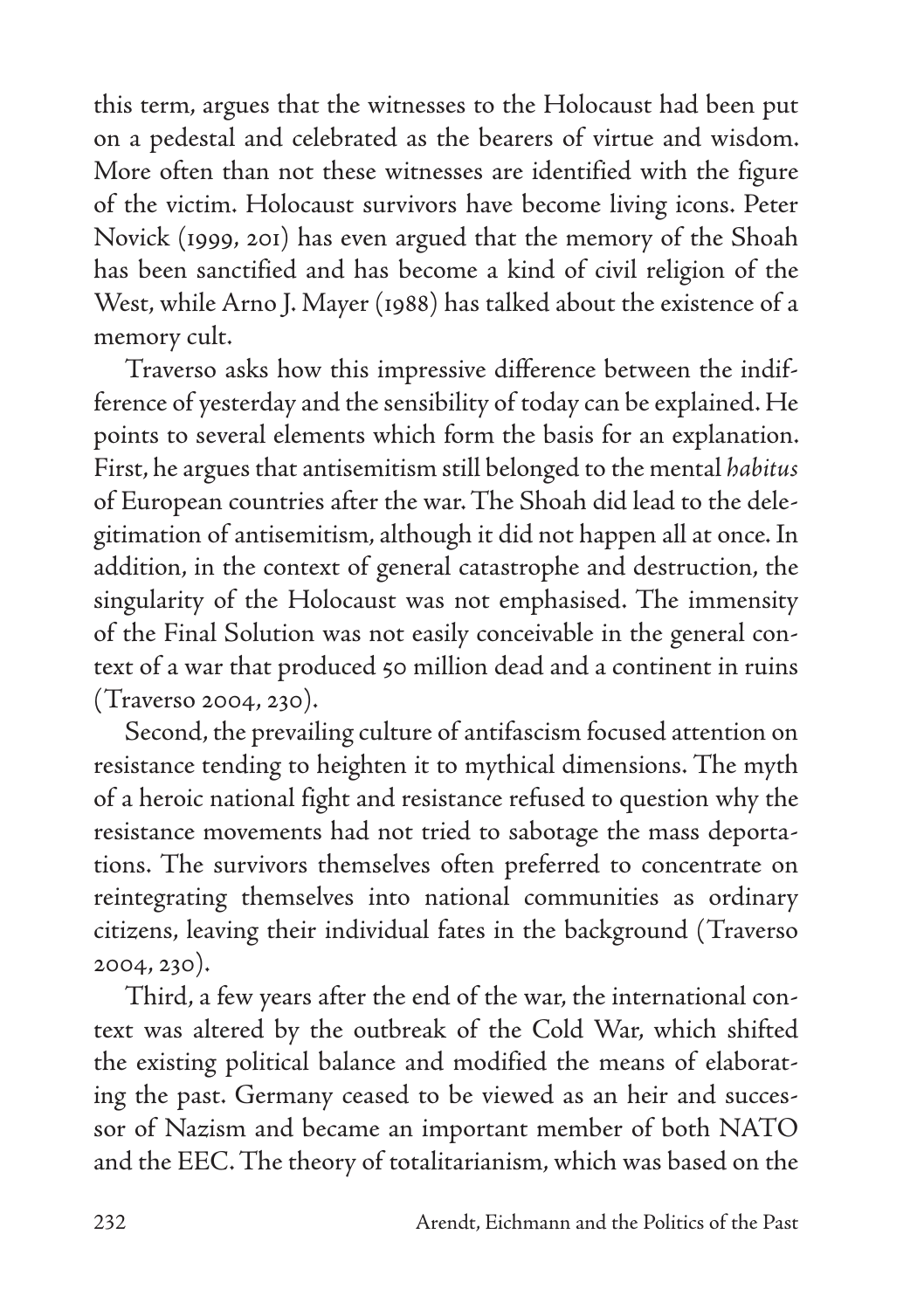symmetry between Communism and Nazism, also helped keep the Holocaust in the background while the version of history produced in the DDR intentionally obscured the genocide of the Jews (Traverso 2004, 231).

As for America, Peter Novick has referred quite extensively to the significance of the assimilation process of the Jews. By the 1950s, three quarters of all American Jews were native born. The postwar years also witnessed the rapid collapse of antisemitic barriers to Jewish ascent in every area of American life. American society was becoming increasingly disposed towards treating Jews no differently from any other Americans, and they began to see them as an integral part of the society. It is no wonder that an integrationist as opposed to a particularistic consciousness was the norm among American Jews in the postwar decades. Nor is it any wonder that this universalist mood muted the discussion surrounding the Holocaust (Novick 1999, 113–114).

Novick has also pointed out that until the Eichmann trial, there was widespread reluctance, especially in America, to see the Jews portrayed as victims because victimhood implied the weakness and defencelessness of the Jewish people. Correspondingly, the state of Israel had created an image of the courageous and self-reliant Jew as standing up and fighting for his rights (Novick 1999, 123, 131; cf. Gorny 2003). As Israelis were "negating" the diaspora victim condition that very much included the Holocaust, American Jews, in a parallel fashion, regarded the victimhood symbolised by the Holocaust as a feature of the Old World that they wanted to put behind them (Novick 1999, 121). Consequently, during the 1950s, not even the Jews themselves were particularly eager to talk about the Holocaust and transmit its memory to the future generations.

Nevertheless, Novick recalls that while the postwar Jews' repudiation of the status of victim was largely spontaneous and tacit, it was also the result of strategic calculation by the leading Jewish organisations, such as the American Jewish Committee. In their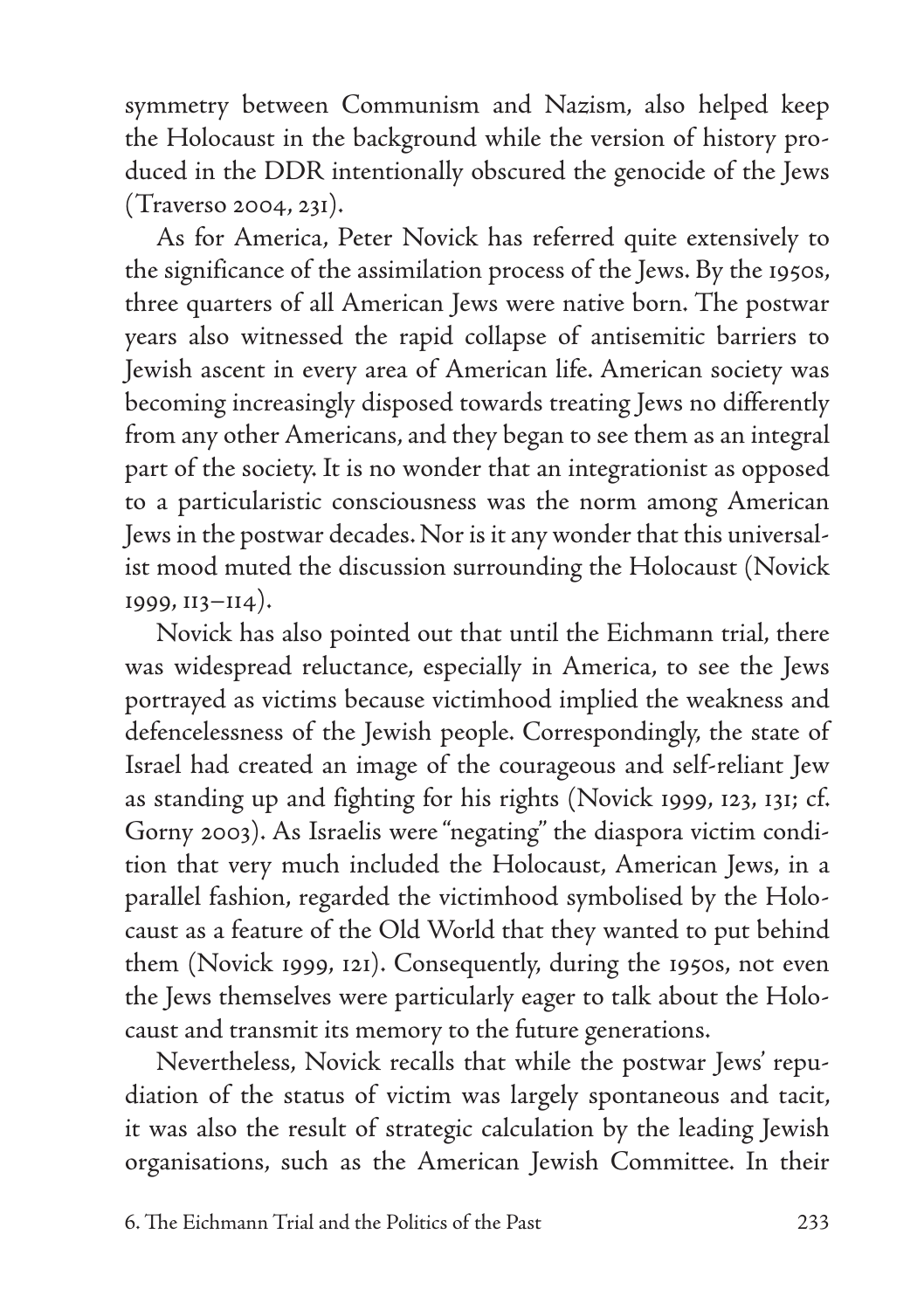calculation, there was a serious danger in promoting widespread consciousness of the Holocaust. Namely, it would inevitably promote the image of the Jew as victim, which would then promote a new wave of antisemitism. Throughout the 1950s, this remained the judgement of most American Jewish leaders (Novick 1999, 123).

Traverso points out that the transition from the context of the 1940s and 1950s to the present day situation, that is to say from the invisibility of Auschwitz to its omnipresence in the public space, was not a linear process but included several ruptures. More precisely, the reactivation of the memory of the Holocaust has taken place via a few notable symbolic turns. The most important of these turns was the Eichmann trial. Traverso sees it as having been a cathartic moment in the history of the liberation of speech, as it was the first time that the survivors had been called to testify while the accused was reduced to the mere symbol of a regime that had executed the destruction of the Jews. Eichmann's death sentence was understood as a symbolic condemnation of Nazism in general (Traverso 2004, 232).

Wieviorka also emphasises the significance of the Eichmann trial as a decisive turn in beginning again to remember and deal with the Holocaust. In her view, it marked a new chapter in Jewish history, in which genocide became a constitutive element of Jewish identity. Moreover, she argues that the trial introduced a number of innovative elements to the judicial process. For the first time in history, a trial was used to actually attempt to teach a history lesson not only to the "world" in general but to young Israelis who were growing apart from the historical context of the birth of the state of Israel in particular. Finally, the Eichmann trial started the epoch of transmission, during which we have witnessed a growing effort to transmit the memory of the genocide through monuments, museums, and a wide range of cultural products (Wieviorka 1998, 71).

Nevertheless, Wieviorka also points out that the "lesson" of the Eichmann trial was not only positive, as it also revealed the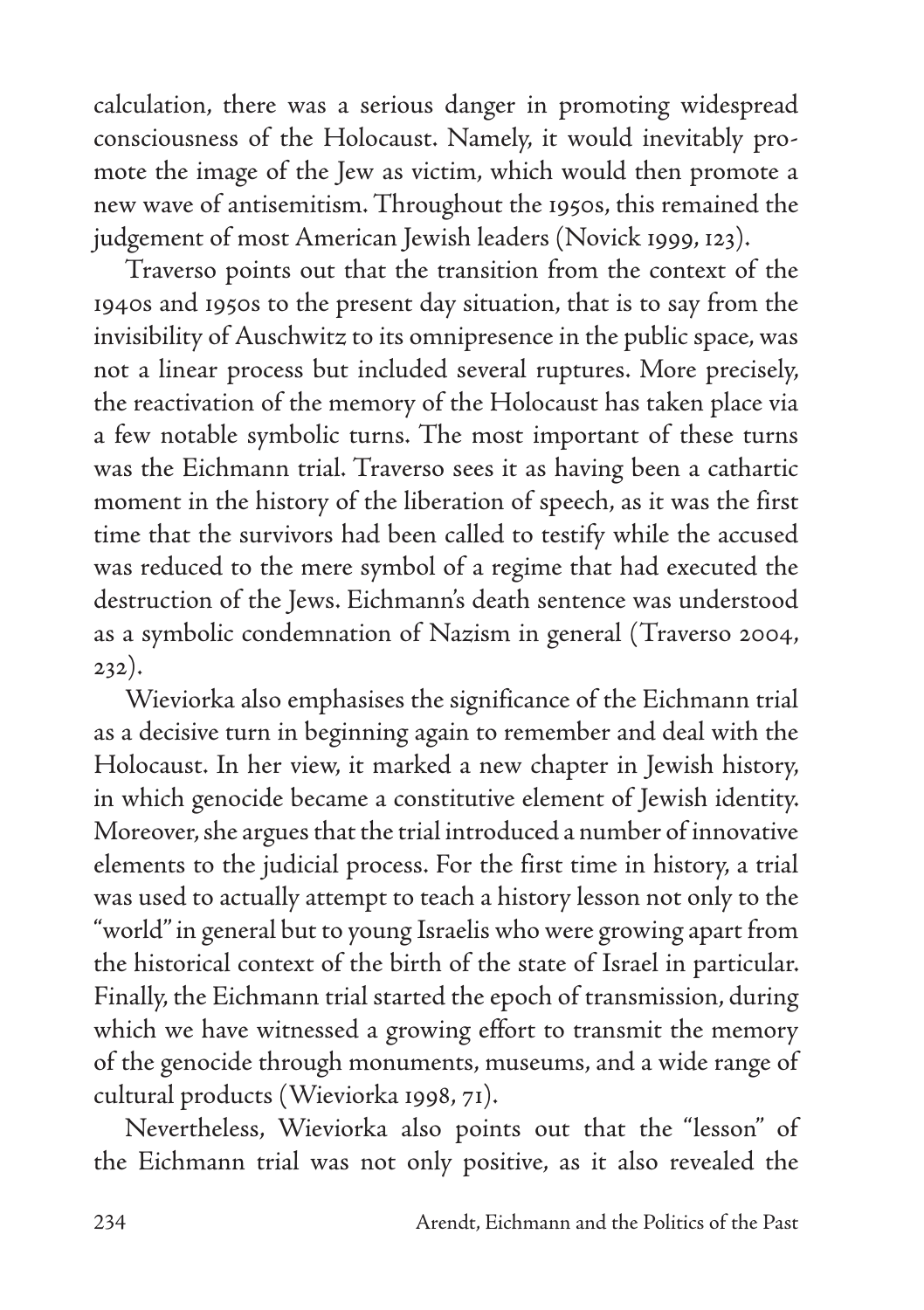ambivalent nature of justice and trials when they are consciously used as historiographers. The dilemma of the court of law as an historiographer is related to the role of the testimony of the victims. In the case of the Eichmann trial, the problem was that mass murder was the common factor of the individual experiences of victims with whom the rest of the world was expected to be able to identify (Wieviorka 1998, 99–102). Hannah Arendt criticised this very dilemma: While the aim of the judicial process is to construct a collective memory based solely on the testimonies of the victims, the political analysis and judgement of Nazi totalitarianism threatens to disappear entirely.

For Traverso, the next symbolic turn was constituted by the Six Days' War in 1967. It accentuated the spark of awakening ignited by the Eichmann trial. However, this happened in the form of a singular division between the diaspora Jews and public opinion on the Left. The former perceived the conflict as a concrete threat of a new wave of annihilation, while the latter considered Israel a neocolonial state and an instrument of the geopolitical domination of the United States. In Traverso's view, this conflict connects the problem of remembering the Shoah to the present time and its politics (Traverso 2004, 233; cf. Gorny 2003).

The third symbolic turn in Traverso's periodisation is constituted by a banal media event: the American television series *Holocaust,*  which was broadcast in virtually every Western country in the 1970s. Traverso argues that an entire generation was upset by this story, which guided the development of a memory that was maturing in Western countries. The term Holocaust itself came into general use following the series. At the same time, the debate surrounding the denial of the Holocaust first broke out in France as the result of the claims made by Robert Faurisson and his followers. For Traverso, these are the main stages of a process that took different shapes in different European countries (Traverso 2004, 233; cf. Wieviorka 1998, 122–125).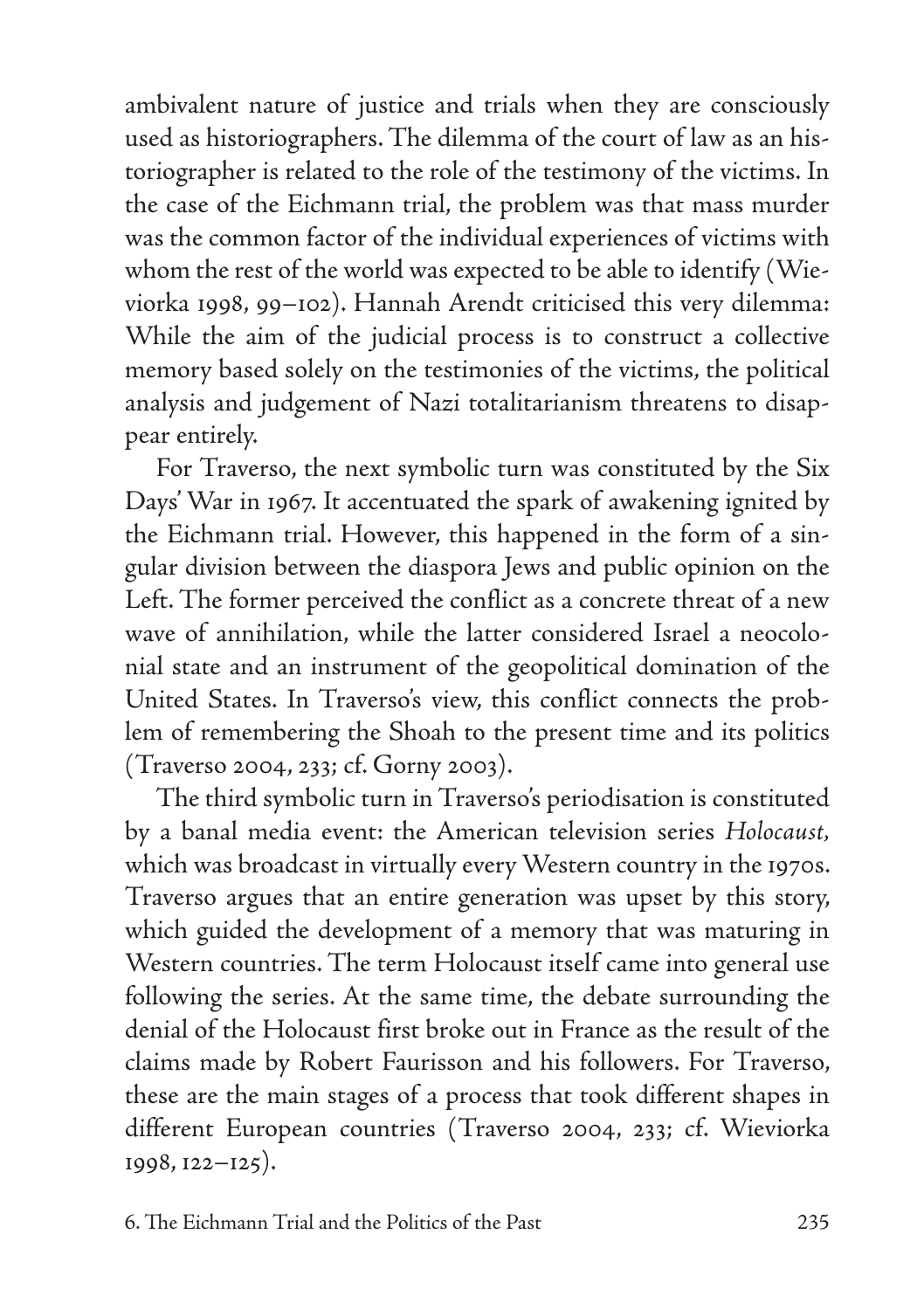It is characteristic of these historians that they emphasise the general impact of the trial itself as an impetus to pay more attention to the act of remembering the Holocaust. David Cesarani has emphasised the impact and importance of the Eichmann trial from a somewhat different perspective. His basic argument is that it is Hannah Arendt's interpretation of Adolf Eichmann and his trial that has most decisively shaped our understanding of the Nazi criminal. Cesarani argues that Adolf Eichmann has become an icon of the 20th century, of the Nazi regime and the genocide of the Jews. In his view, Eichmann has become a metonym for the entire history of the Nazi persecution, the mass murder of the Jews and its legacy. He finds this odd, however, as Eichmann was not always among the pantheon of Nazi killers, and few men have been so mythologised or misunderstood. Adolf Eichmann and his career were virtually unknown when the Third Reich was defeated and the Allies first set out to punish Nazi criminals. Nor did any of the so-called Nazi hunters initially set out to find Eichmann. Nobody knew who he was, and nobody seemed interested in apprehending him. (Cesarani 2004, 1)

Despite this, however, at his trial, Eichmann was accused of having played a central role in the persecution and mass murder of European Jews from 1935 to 1945. Cesarani points out that in his dramatic opening arguments, the prosecutor, Gideon Hausner, described Eichmann as the Nazi regime's executive arm for the extermination of the Jewish people. Hausner depicted Eichmann as a fanatic who descended into barbarism and argued that he had a "satanic personality" (Cesarani 2004, 3). This was considered ridiculous by many observers, and as we have seen, Arendt, who covered the trial for the *New Yorker* magazine, was certainly among them. Cesarani quotes Arendt's famous lines in her report, in which she argued that the trouble with Eichmann was that he was like so many of us and depicted him as terribly and terrifyingly normal (Cesarani 2004, 4; Arendt 1963/1965, 276).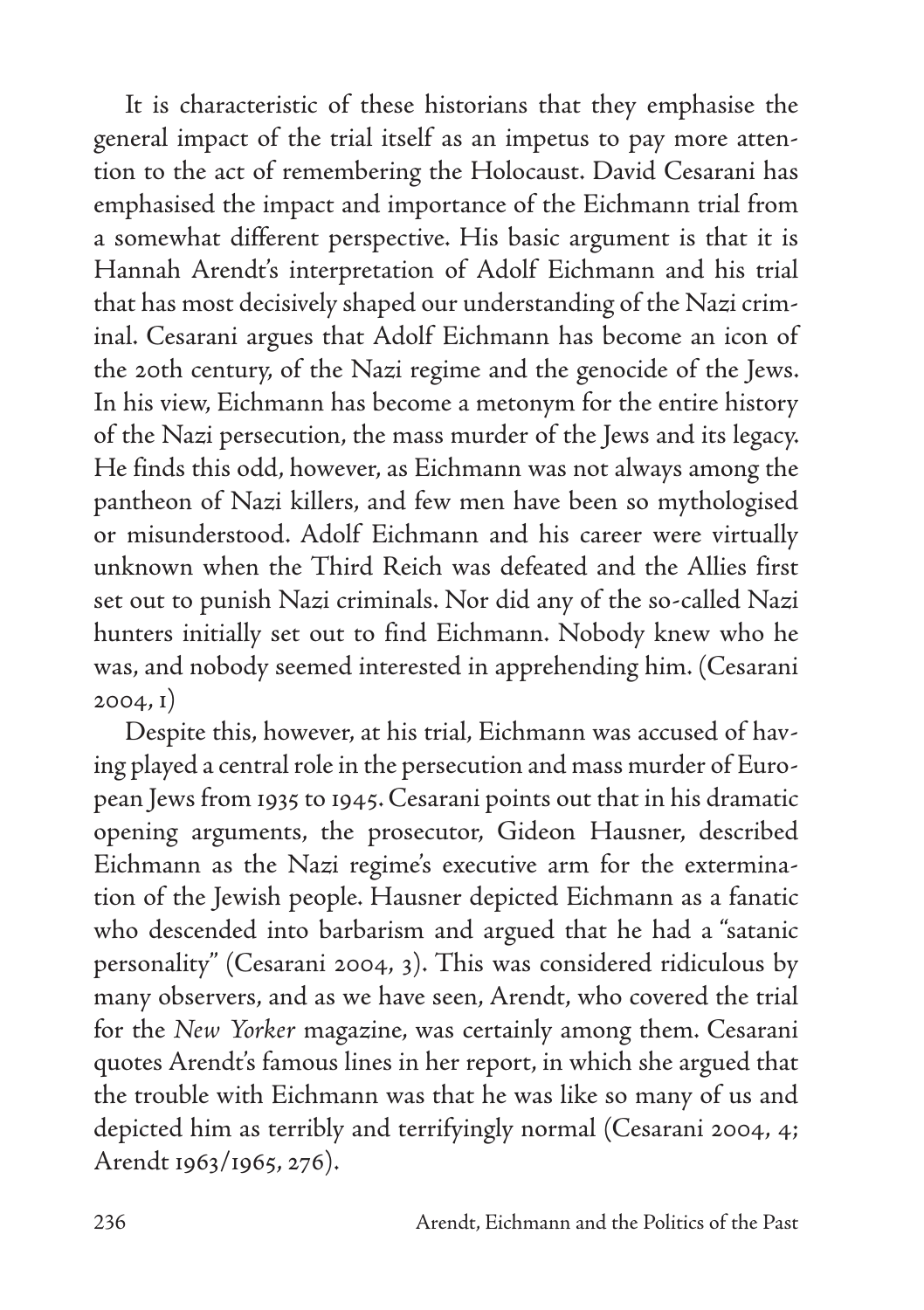Cesarani argues that academics and intellectuals were profoundly influenced by Arendt's portrayal of Eichmann: they were captivated by her thesis about his ordinariness, encapsulated in the formula "the banality of evil". He maintains that Arendt's depiction of Eichmann was to a large extent predetermined and mythological and that she included Eichmann in her own theory of totalitarianism by making him the epitome of the totalitarian man. Cesarani argues that by associating Eichmann with totalitarianism, Arendt helped shape the way in which generations of historians and thinkers conceptualised the Third Reich. Consequently, Cesarani continues, from the mid-1960s to the mid-1980s, the mass murder of the Jews was seen as the zenith of modern bureaucracy. Eichmann, the bureaucratic desk-killer *par excellence*, became a key to one of the most enduring approaches to the Nazi era and the Final Solution. (Cesarani 2004, 4)

Cesarani claims that Arendt's book, *Eichmann in Jerusalem,* played a more pivotal role than the actual trial itself in shaping Eichmann's legacy (Cesarani 2004, 15). He admits that most journalists agreed with Arendt's portrayal of Eichmann but does not give any importance to any other reporter's accounts. In his view, anyone writing on the subject today works in the shadow of Hannah Arendt. In contrast to the historians discussed above, Cesarani argues that the birth of the field of Holocaust studies owes more to Arendt's pamphlet than to the trial itself or the role of the victims' testimonies in it. On the one hand, in Cesarani's view, it was not the trial but the controversy surrounding Arendt's book that brought the Final Solution home to millions of people. On the other hand, Cesarani argues that it was the controversy surrounding Arendt's book that marked the birth of the field of Holocaust studies, which was an unforeseen and oblique legacy of the trial (Cesarani 2004, 325). Hence, in his view, Arendt's role in shaping Eichmann's legacy cannot be overestimated (Cesarani 2004, 344).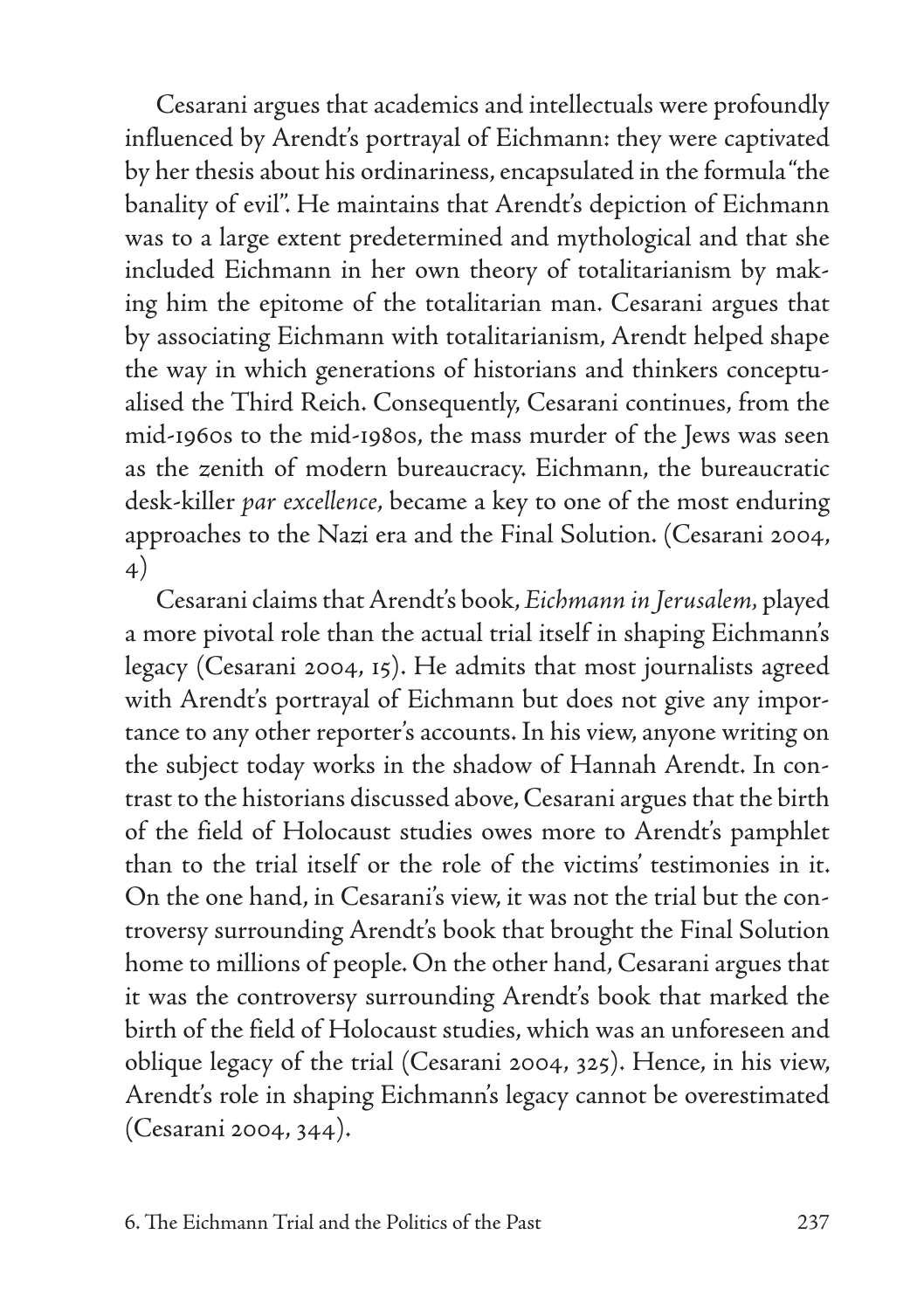Cesarani's emphasis on Arendt's impact on Holocaust studies in general and our understanding of the character of Eichmann as a Nazi criminal in particular seems to be somewhat exaggerated. Nevertheless, it is an undeniable fact that the beginning of the 21st century has witnessed a kind of revival of the rereadings of *Eichmann in Jerusalem*. There is clearly a very different emphasis in these new readings as compared to the earlier debates surrounding the book. This time, the controversy is not about Arendt's interpretation of Jewish politics or Eichmann's personality but on the trial itself, Arendt's critique of it, as well as her impact on the dispute over the singularity of the Holocaust. This is why a few of these new readings deserve closer inspection in the context of the present study.

### **6.2. The Conceptual Revolution of the Victim**

Another scholar who has recently emphasised Arendt's impact on our conception of the Holocaust is Shoshana Felman. She has singled out two works that mark conceptual breakthroughs in our conceptualisation of the Holocaust. The first was *Eichmann in Jerusalem* and the second was the film *Shoah* (1985) by Claude Lanzmann.<sup>21</sup> In Felman's view, these works displaced the collective frameworks of perception and changed the vocabulary of collective memory, as they added a new idiom to the discourse on the Holocaust (Felman 2000, 466–467). For Felman, the crux of Arendt's book is the reflection on the significance of legal proceedings in the wake of the Holocaust. The Eichmann trial had to decide not only the guilt of the defendant but also how a crime that is historically unprecedented is to be litigated, understood, and judged within a

<sup>21.</sup> *Shoah* is a nine-hour film about the Holocaust directed by Claude Lanzmann. It mainly consists of interviews with people who were involved with the Holocaust in various ways and visits the places they discuss. It draws quite heavily on the distinction between victims, bystanders, and perpetrators made by the historian Raul Hilberg (see Hilberg 1992).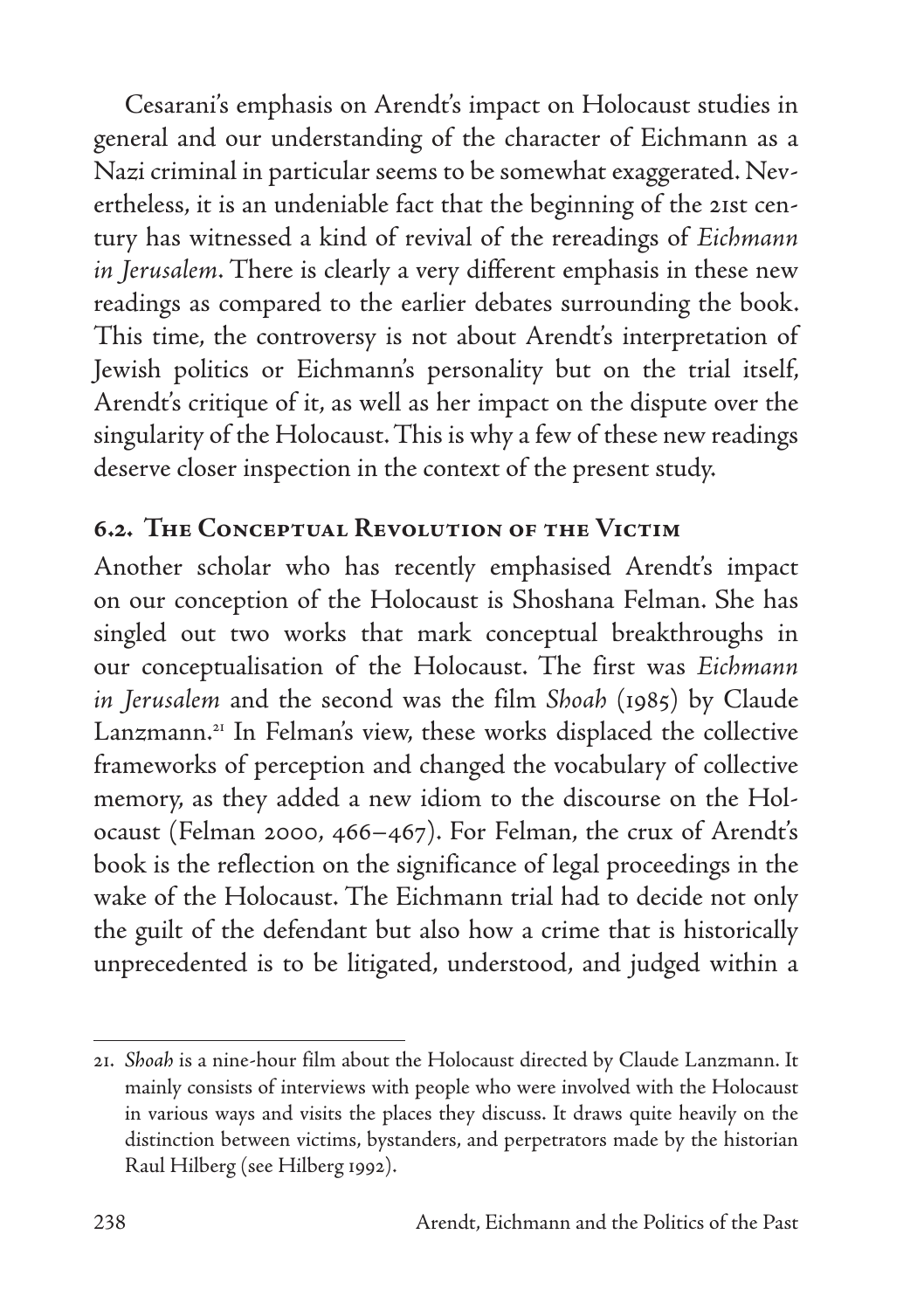discipline of precedents. In other words, the Eichmann trial had to determine how memory can be used in the redefinition of the judicial meaning of the trial in such a way that the unprecedented can become a precedent in its own right, that is to say a precedent that might prevent the future repetition of such crimes. (Felman 2000, 471–472)

In Felman's view, Arendt perceived the trial as the scene of a dramatic confrontation between the claims of justice and the government and power elite, thus creating a secondary courtroom drama and a secondary case for arbitration and adjudication: The State vs. Justice. Felman argues that it is in this dramatic confrontation that Arendt stands up against the state by mobilising the law in an attempt to build a dissident legal perspective. Today, this dissenting legal force has paradoxically become not only part of an historical event but part of its notorious legal historiography, which was part of the legacy of the historical event (Felman 2000, 473–476).

In Felman's view, Arendt's very presence at the trial and her impact on the historiography and memory of the event proved that the event itself had surpassed the known parameters that were set as its limits and reached new unexpected and unknown parameters. The state of Israel had not planned and could not have anticipated the extent of Arendt's charismatic contribution to the meaning and impact of the Eichmann trial. (Felman 2000, 476, n. 16)

To support her argument, Felman takes up Nietzsche's distinction between monumental history and critical history. Monumental history consists of an aggrandisement, a magnification of the high points of the past, seeking inspiration in them, a great impulse for a future action, while critical history judges and condemns, and undercuts illusions and enthusiasms. Critical history never pleases or charms. It is harsh and strident. It is often destructive and always deconstructive. Felman suggests that Arendt is a critical historian of the Eichmann trial. She casts aside the version of the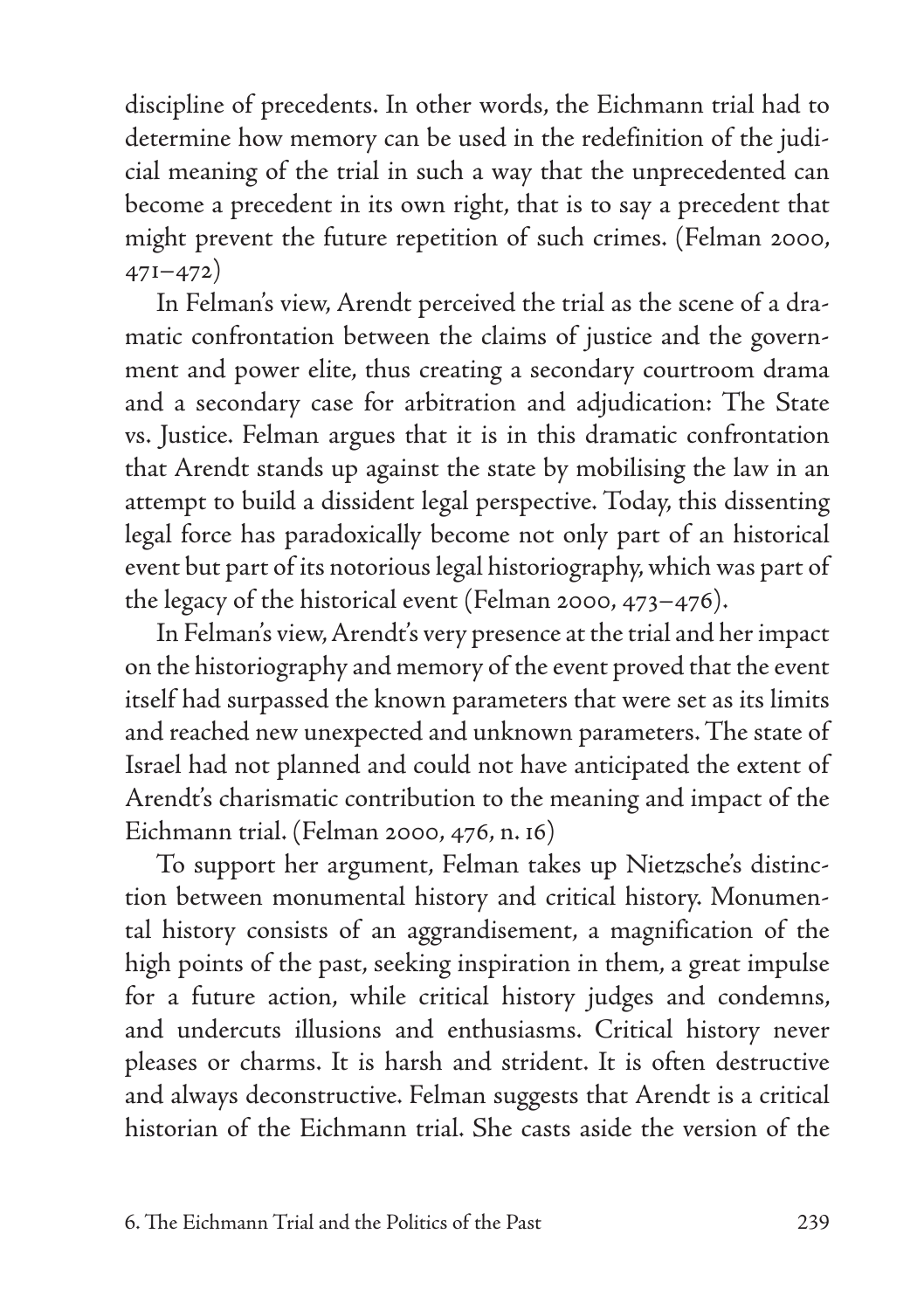trial presented by the state of Israel, which sought liberation from the past. Whereas the official state view of the Eichmann trial is one of monumental history, Arendt's view offers a substitutive critical history. What makes this legal case a monumental historical case is the dramatic and totalising way in which the legal institutions endeavoured to put history itself on trial, thereby making the entire world the stage and audience of the trial (Felman 2000, 478).

Felman points out that the Eichmann trial followed the tradition established by the Nuremberg trials, albeit with one crucial contextual difference. Whereas the Nuremberg trials viewed murderous political regimes and their aggressive warfare as the centre of both the trial and what constitutes a monumental history, the Eichmann trial replaced these regimes with the victims, making them the core of what gives history its monumental dimension (Felman 2000, 479). Consequently, the Eichmann trial set out to present a monumental contemplation of the past from a new perspective. Whereas in Nietzsche's thought monumental history records the deeds and actions of great men and consists of the writing of the great, the Eichmann trial focuses on the writing of victims who are dead (Felman 2000, 481–482). Here, the concept of what is constitutive of monumentality is inverted and the perspective is shifted from the "greatness" of the perpetrators to the greatness of the victims.

Arendt disputes the state's view of the trial and takes issue with the very narrative perspective that puts the victims at the centre of the trial. She attempts to decentre the prosecution's story and focus not on the victim but on the criminal and the nature of the crime. She thus offers a decanonising counternarrative to the official story of the Eichmann trial (Felman 2000, 489–490). Felman argues that Arendt's critical history is the decanonising and iconoclastic counternarrative of a resistant reader who believes in diversity and separation rather than unity and communal solidarity and who prefers truth to power (Felman 2000, 490, ff. 45). For Arendt, the courtroom is not the place for tears or the expression of other feelings. On the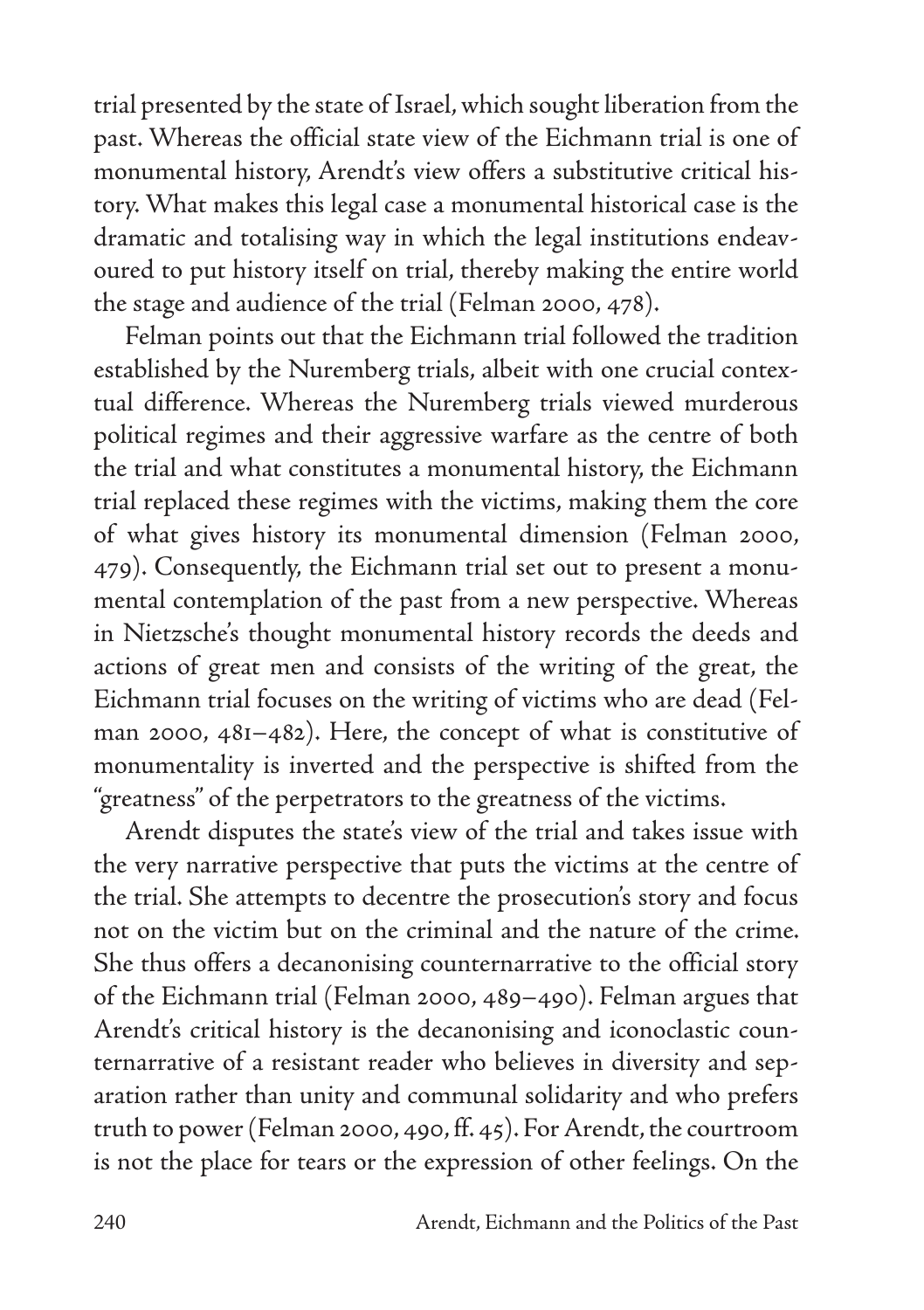contrary, for Arendt, justice is a thoroughly ascetic, disciplined, and conceptual experience and not an emotional stage for spectacular public expression (Felman 2000, 490).

Felman argues that the problem with Arendt's account is that she fails to see that the Eichmann trial historically created the victim for the first time. In Felman's view, the Eichmann trial legally created a radically original and new event. It was not the rehearsal of a given story but a groundbreaking narrative event that was in itself, historically and legally, unprecedented. She argues that the trial struggled to create a new space and a language that was not yet in existence. This was the first time in history that a new legal language and space had been created through the firsthand narratives of victims. (Felman 2000, 493)

Felman points out that a victim is, by definition, not only someone who is oppressed, but someone who has no language of their own with which to articulate his or her victimisation. The only language available to the victim is the oppressor's language. Furthermore, because history, by definition, silences the victim, the reality of the degradation and suffering he or she has had to endure are intrinsically inaccessible. The Eichmann trial is the victims' trial because it is the victims who are writing their own history. To enable such writing, the Eichmann trial had to re-enact memory as change. Felman argues that it was this revolutionary transformation of the victim that allows the victim's story to become realisable as a legal act of the authorship of history. She sees this historically unprecedented revolution in the definition of the victim as the trial's most significant contribution. (Felman 2000, 497–498)

In accordance with the majority of Holocaust historians, Felman maintains that what we refer to as the Holocaust did not exist as a collective story prior to the Eichmann trial. In other words, it did not exist as a semantically authoritative story. Thus, the trial was a transforming act of law and justice. A Jewish past that was previously seen exclusively as a crippling disability was now being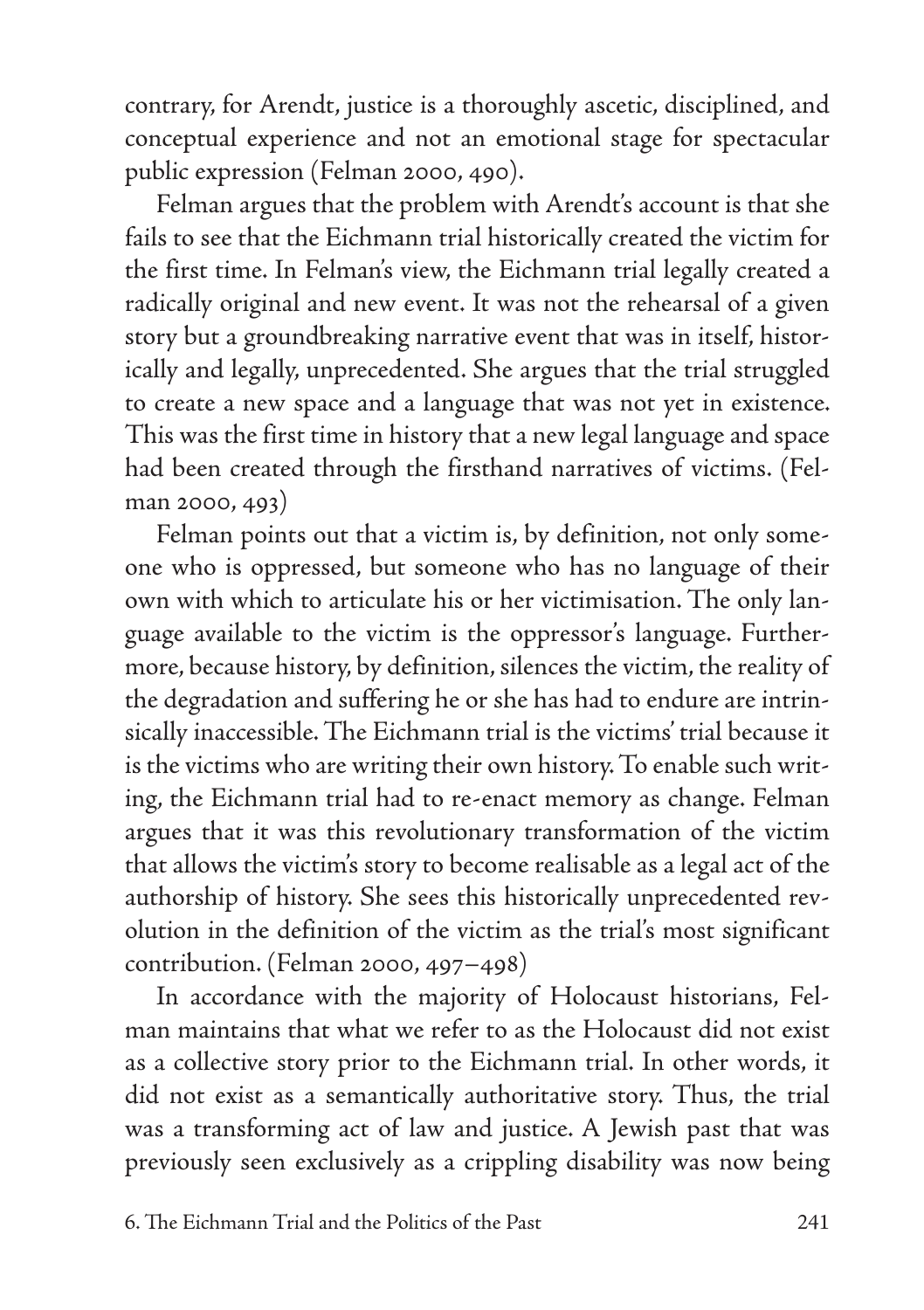reclaimed as an empowering and proudly shared political and moral identity (Felman 2000, 502).

More precisely, what had not existed prior to the trial was a collective story of the victims' suffering. Over the course of the trial, the victims recovered the language and acquired the semantic and historical authority of the story of their destruction. The result was an international discussion, which defined the experience of the victims and referred to the crime against the Jewish people *independently from the political and military story of the Second World War* (Felman 2000, 503, my italics).

Felman refuses Arendt's critique of the trial according to which it failed to produce an innovative legal norm or a valid (universal) legal precedent. Indeed, Felman is not disturbed by the fact that the trial exceeded its legal limits and failed conceptually. On the contrary, she argues that the Eichmann trial was a singular legal event that created a sacred narrative through its monumental legal records and testimonial chorus of the persecuted (Felman 2000, 505).

There is no reason to deny the argument according to which the Eichmann trial was a very important event in the history of how the Holocaust has been remembered. However, it is astonishing that Felman does not see the manner in which it highlights the victims' viewpoint as problematic. It is also astonishing that Felman does not see the notion of dealing with the Holocaust independently of the political and military history of the Second World War as problematic, almost going so far as to imply that it would be better to read the Holocaust outside of its historical and political context. Felman's approach remains politically ignorant and naïve, as she fails to recognise the politically problematic aspects of the trial that are at the very core of Arendt's critique of it. Although Arendt does point out that the Eichmann trial was one of the first international contexts in which victims were given a voice that was actually heard by other people, it does not change the fact that the trial was also full of politicking and power struggles, which should also be taken into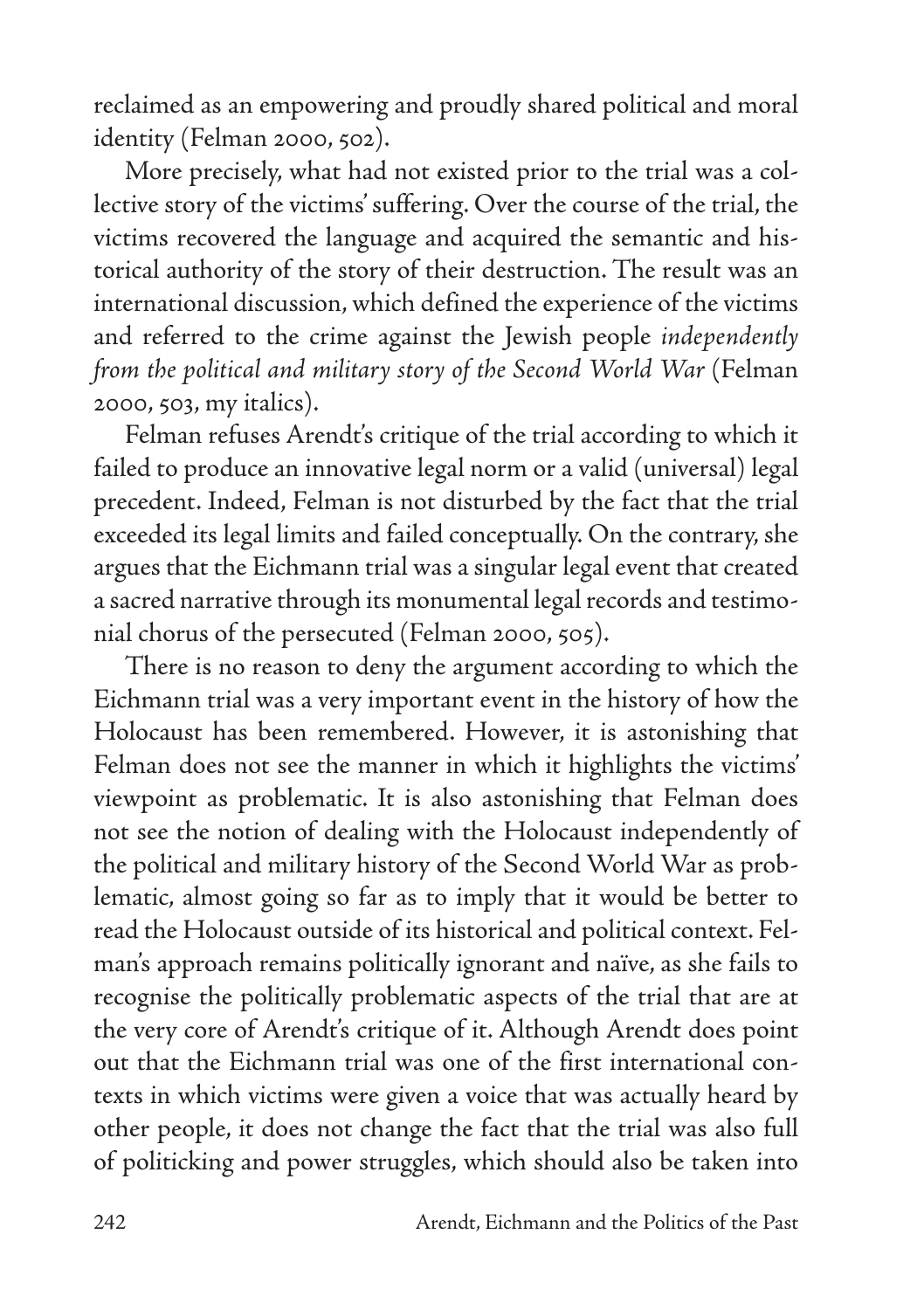account when discussing the impact and significance of the trial. Paradoxically, Felman's treatment of the trial ends up confirming Arendt's critique of it: What was at stake was not the task of deciding the guilt or innocence of the accused but the underlying "ulterior purposes", of which, for Felman, the most important was the cavalcade of victims.

### **6.3. The Eichmann Trial as a Political Trial**

While Felman ignores or fails to understand the political aspects of the Eichmann trial, Leora Bilsky approaches it as one of a chain of political trials held in Israel (the other trials with which she deals are the Kastner trial, the Kufr Qassem trial and the Yigal Amir trial). In her understanding, the common denominator in all of these trials was that the political authorities sought to advance a particular political agenda through criminal prosecution. She distinguishes political trials from show trials in the derogative sense by the fact that in the latter, the legal procedure is a mere *façade* used to conceal the use of brute power by the political authorities against a political opponent, while Israeli political trials tended to have a certain transformative potential. They transformed the struggle over the content of the terms Jewish and democratic into an agonal and dramatic conflict between an accuser and an accused. The legal results of these cases would determine to an important degree the content of the collective memory and the Israeli collective identity for years to come (Bilsky 2004, 2–3). In this general context, Bilsky addresses the ability of a trial to serve as a consciousness-transforming vehicle. She questions the type of politics advanced by trials and how they can be used to promote the formation of a democratic society.

For Bilsky, during criminal trials, the courtroom serves primarily as a stage of human drama. The political struggle waged in the courtroom transforms dry and distant history into a living story with a name, a face, and a body. It turns the theoretical dilemma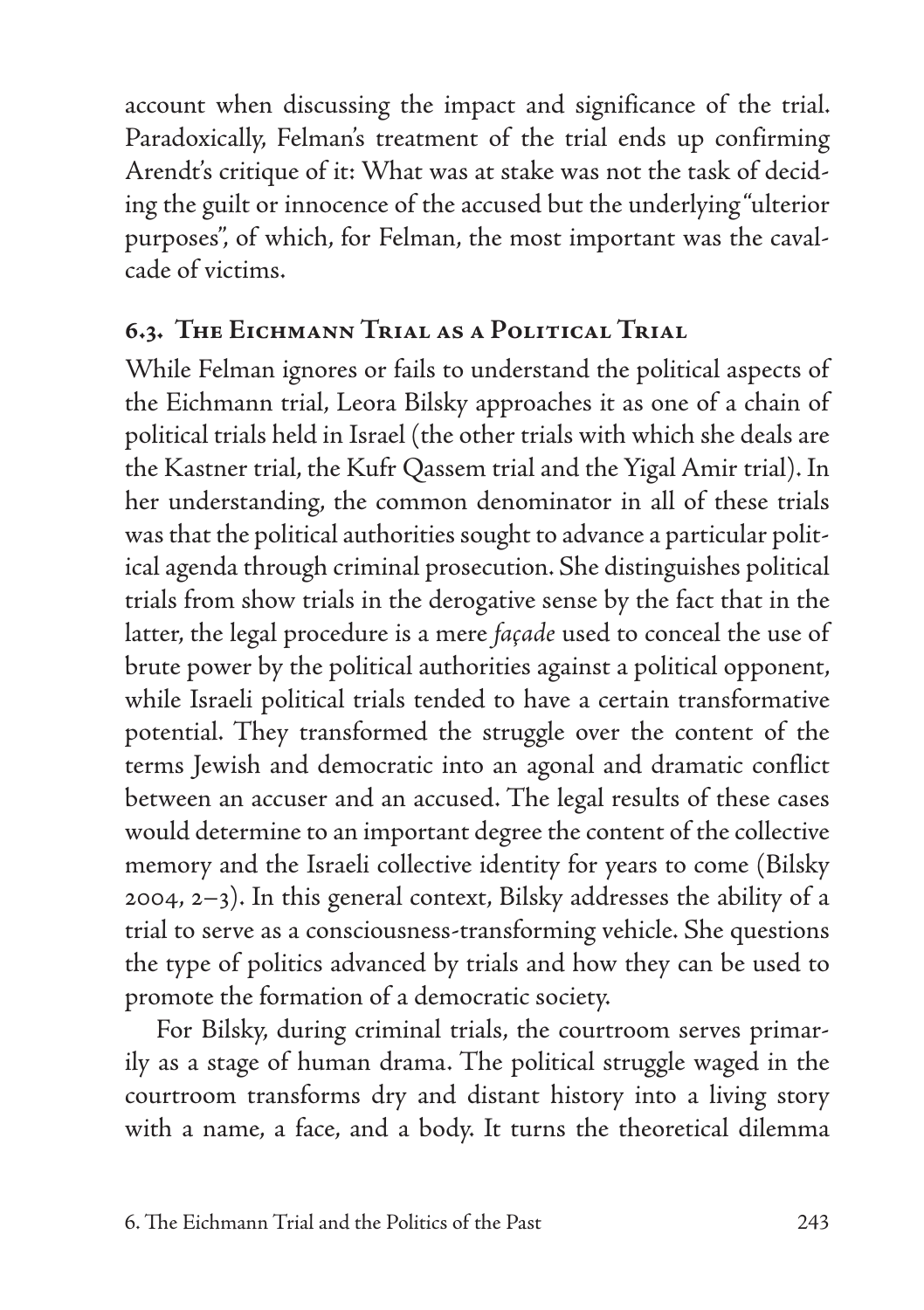into a reality, thus providing a unique forum in which society as a whole can confront its moral, historical and political dilemmas in a more concentrated and intensive manner. Another advantage of the courtroom in comparison with other political fora is its subordination to the dictates of procedural justice, which allows both parties to articulate their stories. In this way, both criminal defendants and the victims who are brought to testify can advance a "counter story" of their own (Bilsky 2004, 3).

However, Bilsky also warns that these advantages should not blind us to the inherent limitations of the courtroom. The main danger in a transformative trial is the transformation of a multilayered political debate into a binary conflict. The adversarial structure and need to translate the rich complexity of reality into familiar legal categories almost inevitably result in the reduction of real world problems to binary representations. It can often distort reality and promote overly black and white solutions. The translation of the conflict into legal discourse can obfuscate the political nature of the competing stories and divert attention from the need to explore a political solution. (Bilsky 2004, 4)

Bilsky approaches the Eichmann trial as a competition between two storytellers, Gideon Hausner, the attorney general and the chief prosecutor in the Eichmann trial, and Hannah Arendt. In Bilsky's view, these were the two principal accounts of the trial that shaped our understanding of what it was all about. In his role as chief prosecutor, Gideon Hausner represents the official story; indeed, he took on the role of master storyteller and claimed to speak with the voice of six million victims, six million accusers (Bilsky 2004, 85). After the trial was over, he published *Justice in Jerusalem,* his own account of the trial. Arendt was not, of course, an official actor in the legal drama. Conversely to Hausner, she took it upon herself to provide a counternarrative: the story that was not, but in her opinion should have been told in the court room.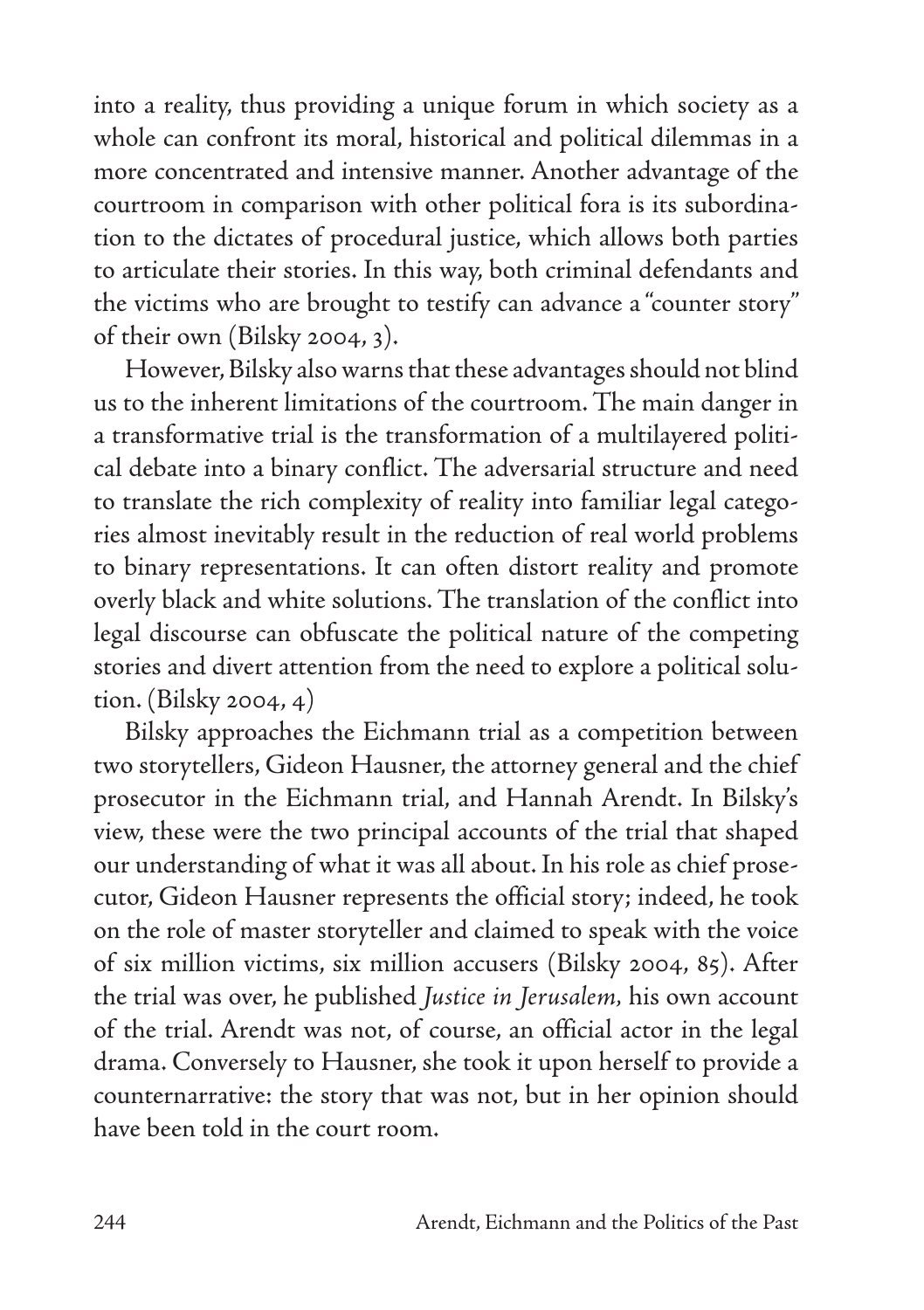Bilsky argues that the clash between Arendt and Hausner is informed by two opposing views of historiography, justice, and politics. Their respective stories have two main aspects: the framework of the narrative and the voice of the narrative. The framework has both temporal and spatial boundaries. With respect to temporal boundaries, Hausner's story embraces the whole of Jewish history, while Arendt begins her story in the 19th century. With respect to spatial boundaries, Hausner's story focuses on the Jewish people while Arendt addresses humankind as a whole. In Bilsky's view, these different temporal and spatial boundaries produce two competing histories of the Holocaust (Bilsky 2004, 93). The second aspect, the voice of the narrative, relates to Arendt's and Hausner's disagreement over the question of how to tell the story, that is, whether the story should be told through written documents or the oral testimonies of survivors. What role should be given to the victims in the trial of their victimiser? (Bilsky 2004, 94)

Bilsky points out that a trial forces its participants to judge a past event and reflect on the precedent it sets for the future. In transformative trials, the participants have to formulate a whole new historical narrative on which judgement is to be based. The Eichmann trial offered the lawyer and the historian a great opportunity because it functioned as a meeting place where the need to tell the story, the need to judge the criminal, and the need to relate history all coincided (Bilsky 2004, 98).

Gideon Hausner sought to bridge the abyss between past and future within the framework of the traditional Jewish historiography of repetition: Jews have always been persecuted for antisemitic reasons. The framework of the story was the Jews' long history of victimisation and persecution throughout the ages. Accordingly, the prosecution chose to focus its case on the legal category of "crimes against the Jewish people". Bilsky observes that Hausner's clear-cut distinction between victims and victimisers left no room for dealing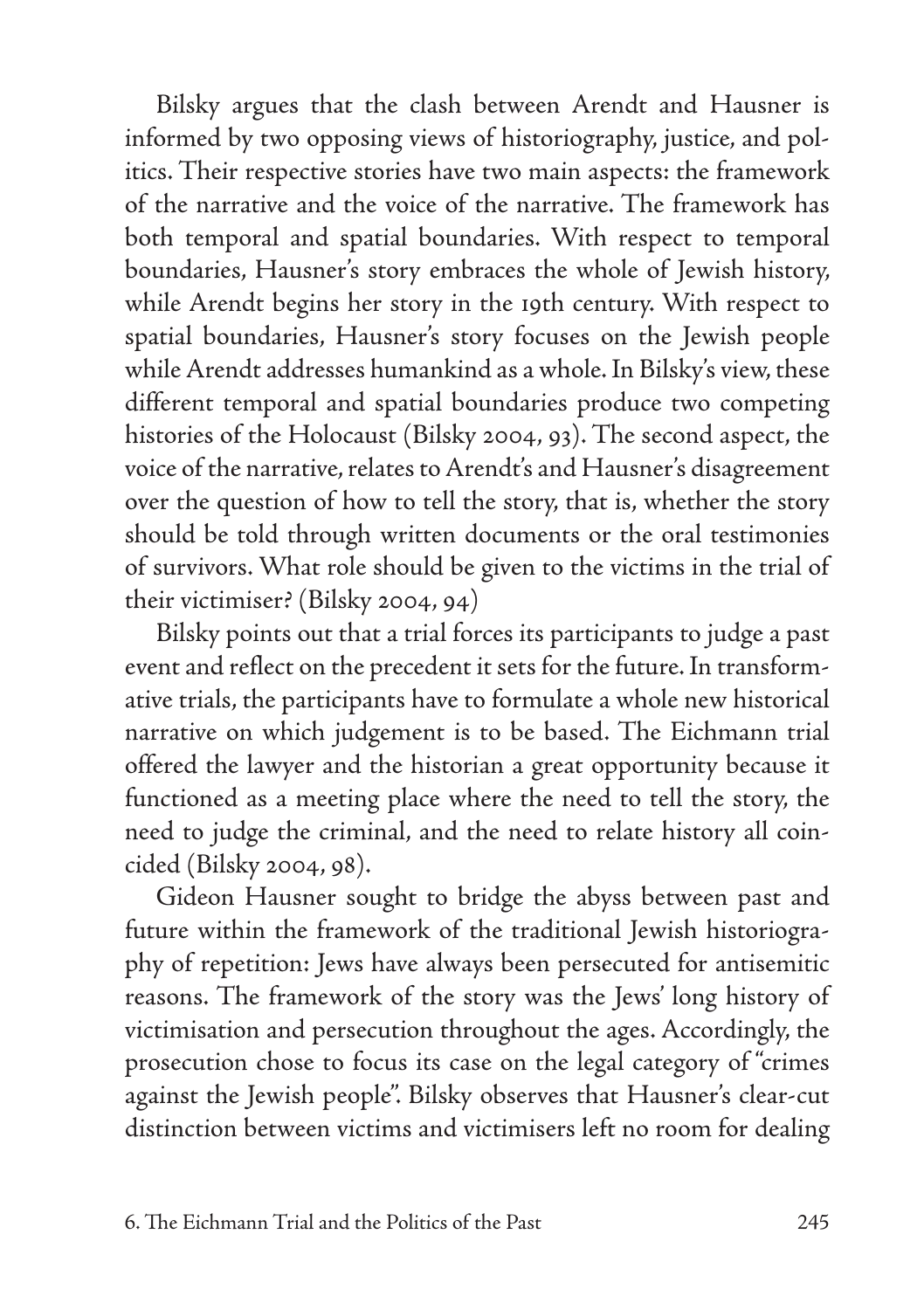with ambiguous categories in the grey zone like Jewish cooperation with the Nazis and *Judenräte* (Bilsky 2004, 98–99).

Arendt disagreed that traditional Jewish historiography could account for these new phenomena because it sought present day analogies to the old story of antisemitism. Bilsky points out that Arendt's historical narrative highlighted the lack of historical precedents for Auschwitz. Arendt replaced the thesis of unique Jewish victimhood with the proposition that the physical extermination of the Jewish people was a crime against humanity that was perpetrated upon the entire body of the Jewish people. She rebutted Hausner's narrative of continuity and repetition by noting that only the choice of victims, not the nature of the crimes committed against them, could be derived from the long history of Jew-hatred and antisemitism (Bilsky 2004, 99–100).

Bilsky argues that the different legal categories adopted by Hausner and Arendt engender disparate historical narratives within which the same "facts" have different implications. Hausner needed to discard the historical narrative of the Second World War in order to replace it with one about the Jewish Holocaust. In Hausner's legal framework, the issue of the behaviour of the Jewish leadership might have been seen as blaming the victims, while Arendt's choice of the legal category "crimes against humanity" placed the behaviour of Jewish leaders in the context of its being an expression of the totality of the moral collapse that had taken place throughout Europe (Bilsky 2004, 100).

Bilsky argues that Hausner advocated splitting the story in two and focusing on the suffering of the victims, while Arendt saw this as intentional collective oblivion that condemned a society to be forever trapped in the past. She advocated telling the whole story of how the Jews and others had been led to cooperate with the Nazi system so that this painful experience would become part of the Jewish nation's history. These differences in approach are connected to a larger view of history. According to Hausner's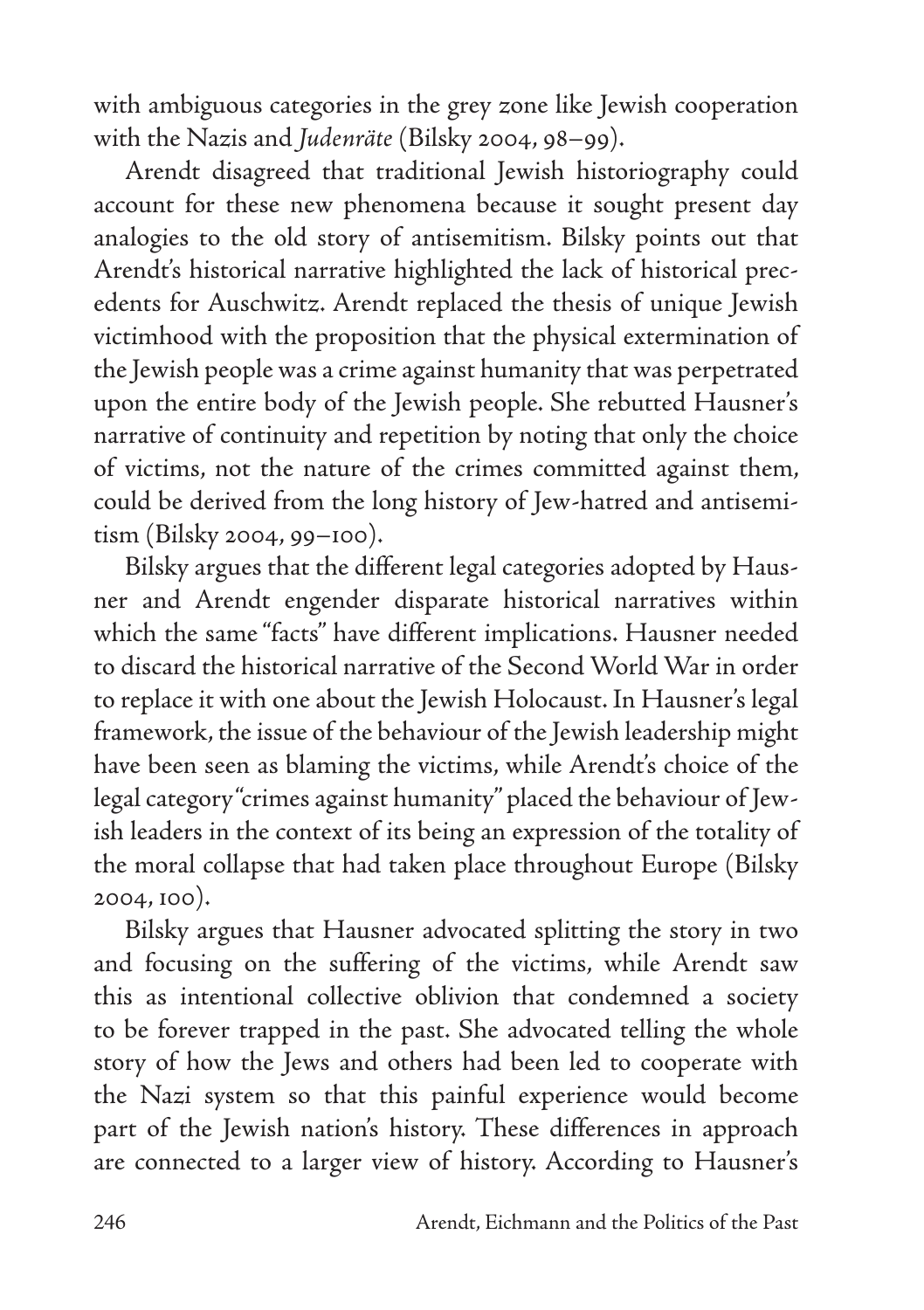deterministic approach, the persecution of the Jews throughout the ages was a historical constant that could be changed only with the establishment of a Jewish state. The lesson he drew from the Holocaust was therefore particularistic: the need to empower the Jews by protecting their state. For Arendt, however, the persecution of the Jews was a warning sign to humanity at large against the dangers of the totalitarian state (Bilsky 2004, 104–105).

Bilsky shares with Traverso, Cesarani, and Felman the view according to which the Eichmann trial became a triumph of the victims in many different ways. She argues that the testimonies of the victims decisively contributed to the creation of the consciousness of the Holocaust in Israel and throughout the world (Bilsky 2004, 105). She also accepts the idea that the 1950s was characterised by the silence on the Holocaust and that it was the Eichmann trial that decisively contributed to breaking this silence.

Bilsky reminds us that the novelty of the Nazi crimes lay not only in their plan to eliminate an entire human group but also in their attempt to produce a crime without a witness. Providing a stage for the victims' testimonies carried the ethical message of "giving voice". It was because of this decision that the Eichmann trial was able to "create" the Holocaust in the consciousness of the world. Abstract knowledge about the Holocaust became real through the authentic voices of the survivors. History thus became collective memory (Bilsky 2004, 111).

Consequently, Bilsky argues, the Eichmann trial played a central role in giving authority to the testimonies of Holocaust survivors and making them reliable witnesses in terms of the formation of a legal judgement and the writing of history. A link can be made between the change in the perception of the victims following the Eichmann trial and the shift to the writing of history based on victims' testimonies. Although the memoirs of survivors already existed in the beginning of the 1960s, historians were quite reluctant to use them (Bilsky 2004, 112).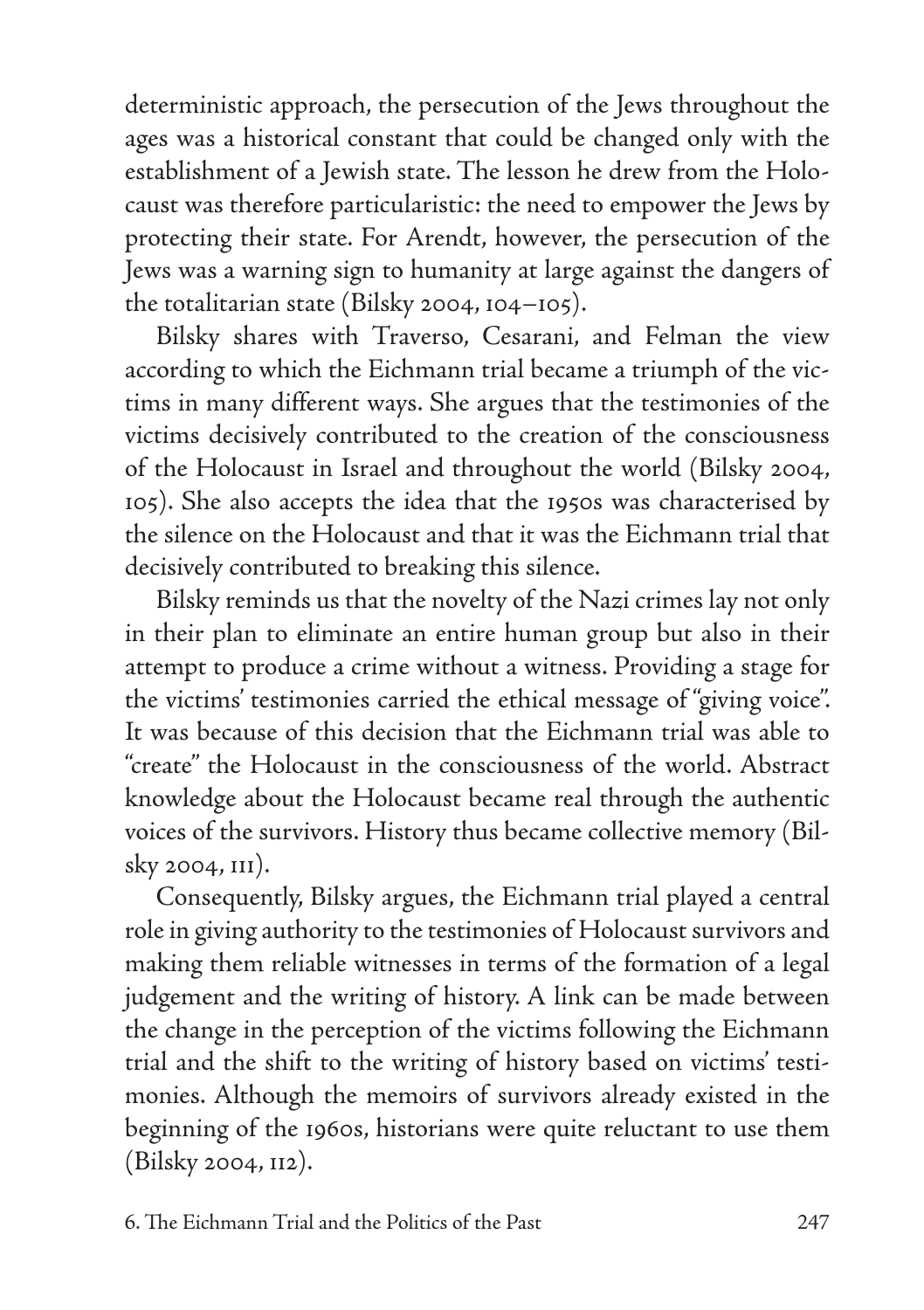In Bilsky's view, in political trials, the contest between narratives becomes paramount. Well aware of the power of the narrative in political trials, the Israeli prosecution provided Holocaust survivors with the opportunity to testify about their personal experiences. On another level, the attorney general used the trial to present a metanarrative about the relationship between the Holocaust and the establishment of the state of Israel in an effort to include the Holocaust survivors in the constitutive narrative of the Israeli collective identity. The case of the prosecution was thus literally built on a chain of human stories (Bilsky 2004, 141).

Bilsky points out that, although Arendt criticised the prosecution's heavy reliance on survivor testimonies rather than written documents, the alternative she offered in her own report also adopted the narrative mode. Bilsky suggests that the courtroom may be the last public space in modern society in which stories in general and oral stories in particular are still considered to be the preferred means of arriving at the truth (Bilsky 2004, 141).

In my view, Bilsky misreads Arendt's narrative motives. Firstly, Arendt did not believe that a political trial could provide a substitute for democratic or parliamentary processes. On the contrary, she accentuated and criticised the problematic aspects of political trials. Moreover, she did not believe that the victims' testimonies constituted the best possible way of arriving at a many-sided truth. On the one hand, she repeatedly highlighted the fact that the victims' testimonies were not necessarily reliable; on the other hand, she pointed to the fact that Hausner directed the witnesses and their stories with questions that decisively shaped the content of their testimony. Secondly, Bilsky does not pay enough attention to the fact that Arendt considered the entire trial a disaster precisely because general attention was displaced from the accused to the victims. In addition, Bilsky does not discuss the problematic aspects of bringing the politics of the past into courtroom proceedings. In Arendtian terms, historical truth and political meaning cannot and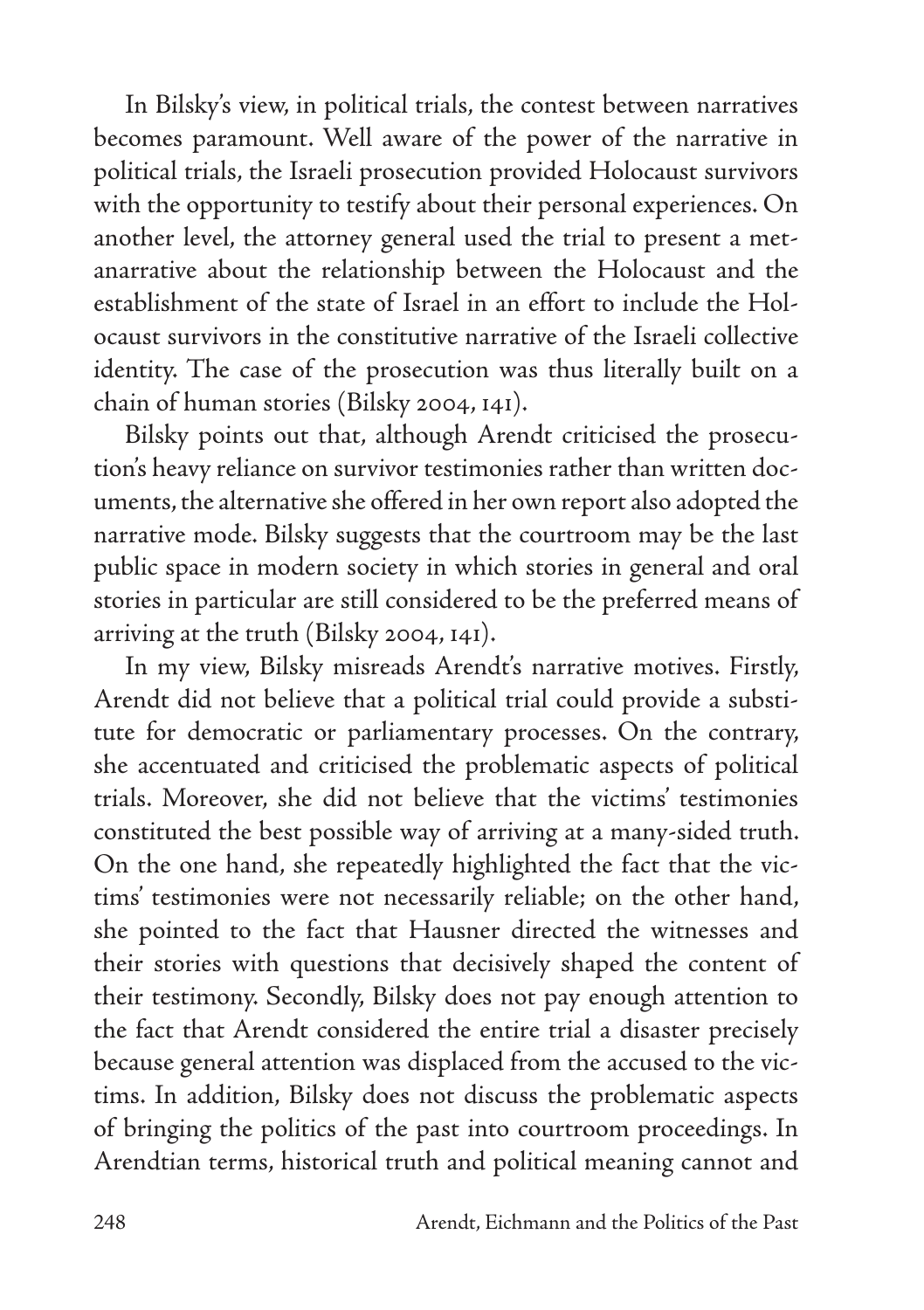must not be decided in courts of law because they simply are not juridical matters. In Arendtian terms, the legal process should be used as it is intended: for rendering justice in concrete cases of crimes. Political – democratic and parliamentary – processes are the correct contexts in which to discuss and decide upon political meaning.

# **6.4. The Politics of Victims**

It is characteristic of all the views (except, perhaps, that of Cesarani) discussed above that they approach the Eichmann trial from the viewpoint of victims. This is, of course, not surprising given the growing and pervasive interest in this field. In fact, these approaches may best be understood as expressions of the growing interest in the field of victim studies. It is in this context that all the approaches discussed above see the Eichmann trial as a decisive turning point in the ways of approaching and remembering the Holocaust. More precisely, they locate it as a rupture between the silence and repression of the 1950s and the ever-growing interest in the Holocaust of later decades. It is also characteristic of these studies that they mostly emphasise the positive aspects of the Eichmann trial. This is because they see it as the first time that the victims' suffering was publicly recognised and taken into account.

Correspondingly, all of these approaches criticise Arendt for refusing to take the victims' standpoint into account. Felman and Bilsky in particular argue that Arendt's main mistake was that she failed to grasp the positive impact of the novelty inscribed in the Eichmann trial in this sense. In their view, the Eichmann trial marked both the political and legal/juridical expansion of the court process. They see it as a good thing that the Eichmann trial was a case in which the legal process surpassed its own limits and became a public spectacle in which Nazism and antisemitism were symbolically condemned by the condemnation of one of their representatives. In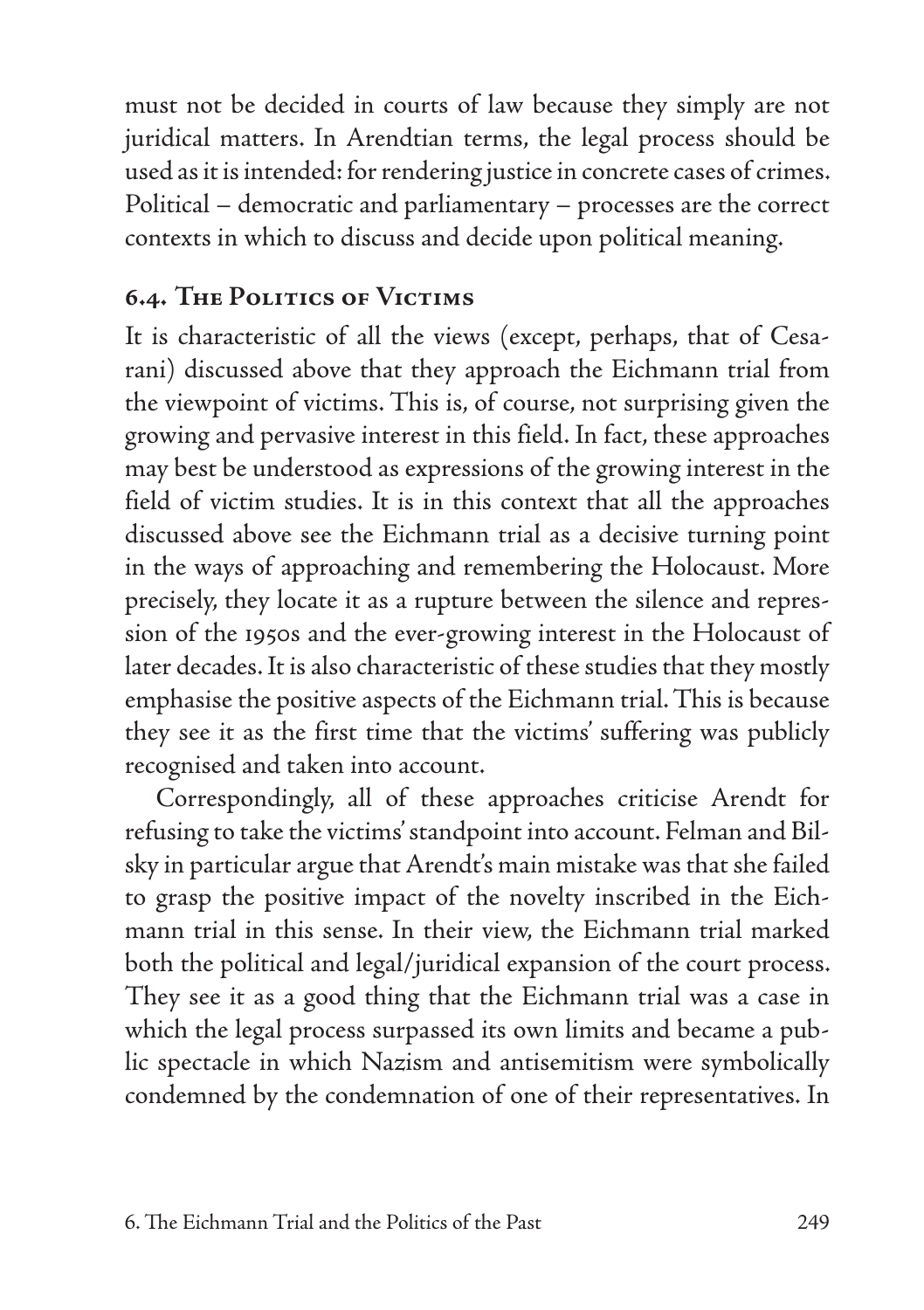addition, all of these approaches emphasise the impact of Arendt's book on our understanding of the Holocaust. Cesarani in particular sees the case as a heavy burden or dark shadow over all those who want to deal with Nazi criminals in one way or another.

I find all of these interpretations problematic. As to the thesis of the Eichmann trial as the moment of the birth of the field of victim studies, the authors entirely ignore Arendt's critique of Hausner's decision to focus on the testimony of victims. In her view, the strong emphasis on the victims' suffering might have blurred and dismissed the political judgement of the phenomenon of Nazism in its entirety. In my view, Arendt's warning was not unfounded, as we have now seen where the politics of victims can lead: we are currently witnessing a period during which ever-increasing numbers of victims appear on the public scene to demand compensation for their past suffering. There seems to be no end to this process, as in a way we are all victims of the atrocities related to the Third Reich and the Second World War.

Dagmar Barnouw has strongly emphasised and criticised precisely this aspect in the ongoing debate over the Holocaust. The one-sided emphasis of Jewish victims leaves countless other important aspects related to the historiography of the Third Reich in the shadows. In terms of historical research, two major problems emerge. First, as Wieviorka has also pointed out, two different accounts of the Holocaust have emerged. On the one hand, there are accounts that focus exclusively on the machinery of the historical Final Solution, while on the other hand, there are accounts that focus exclusively on the victim (Barnouw 2005, 196; Wieviorka 1998). As we have seen above, there are scholars who consider it a positive development that the Holocaust is being discussed and studied without relating it to the general history of the Second World War. These scholars believe that the Holocaust should be studied in its own terrible and fundamental terms without linking it to the troublingly instrumental uses to which the catastrophe is often put (Barnouw 2005, 197).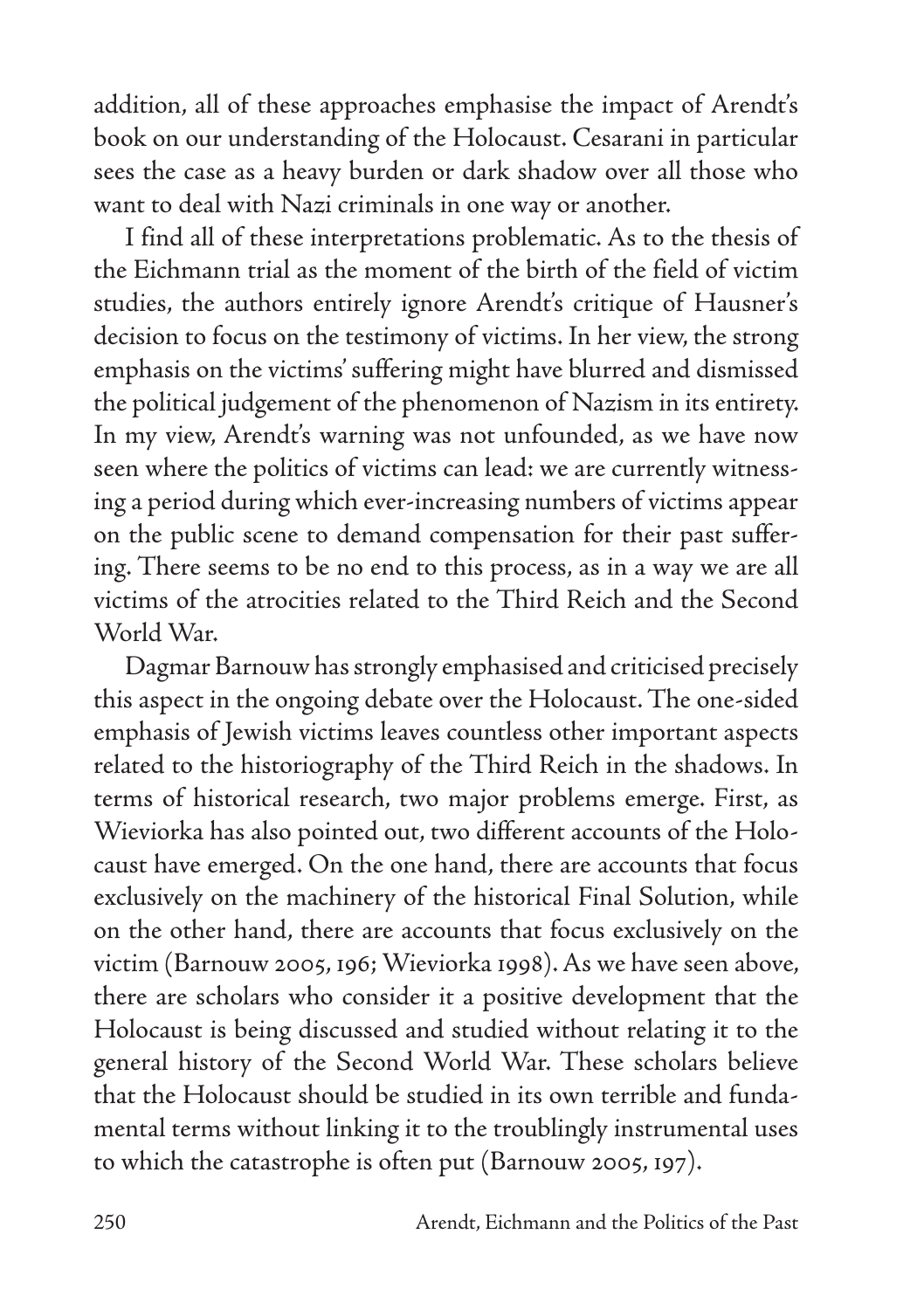Second, focusing exclusively on the testimony of victims as resources of historical research produces a whole new set of problems, the most serious of which being, as, for example, Peter Novick has pointed out, that they tend more often than not to be unreliable. He refers to a statement made by the director of Yad Vashem's archive, who once said to a reporter that many so-called witnesses had never actually been to the places where they claim to have witnessed atrocities, while others relied on second-hand information provided by friends or strangers (Novick 1999, 275).

Barnouw points out that the reception of Novick's book is a case in point of how serious historical research is sometimes assessed in the field of victim studies. She argues that quite a few critics of Novick's book claimed that it was an "obsessively" historical account of the remembrance of Jewish persecution that reflects back on the historical status of the remembered events of persecution. These scholars reject, on principle, viewing everything that has to do with the Holocaust from an historical perspective, which leads to the confusion of the historical persecutions themselves with the memory discourses that have grown around and over them (Barnouw 2005, 197).

Nevertheless, Barnouw also points out that the issue here is not the distortion of the truth in the sense of lying but the conception and subsequent construction of stories that fit a certain preconceived and above all meaningful interpretation of a traumatic past. It is precisely in this sense that the Eichmann trial turned out to be a very important event. With its deliberate and highly controlled choreography of a large number of individual memory stories, it took these acts of construction one step further: "The stories recited by eyewitnesses *became* their memories; the surviving victims *were* the authorized delegates of the Holocaust, embodying, as it were, the a priori *unquestionable* facts." (Barnouw 2005, 24) Moreover, this "hyper-facticity" of the status of victim has repressed all other war experiences, excluding them from the sphere of public remembrance and contributing to significant losses through the enforced forgetting of